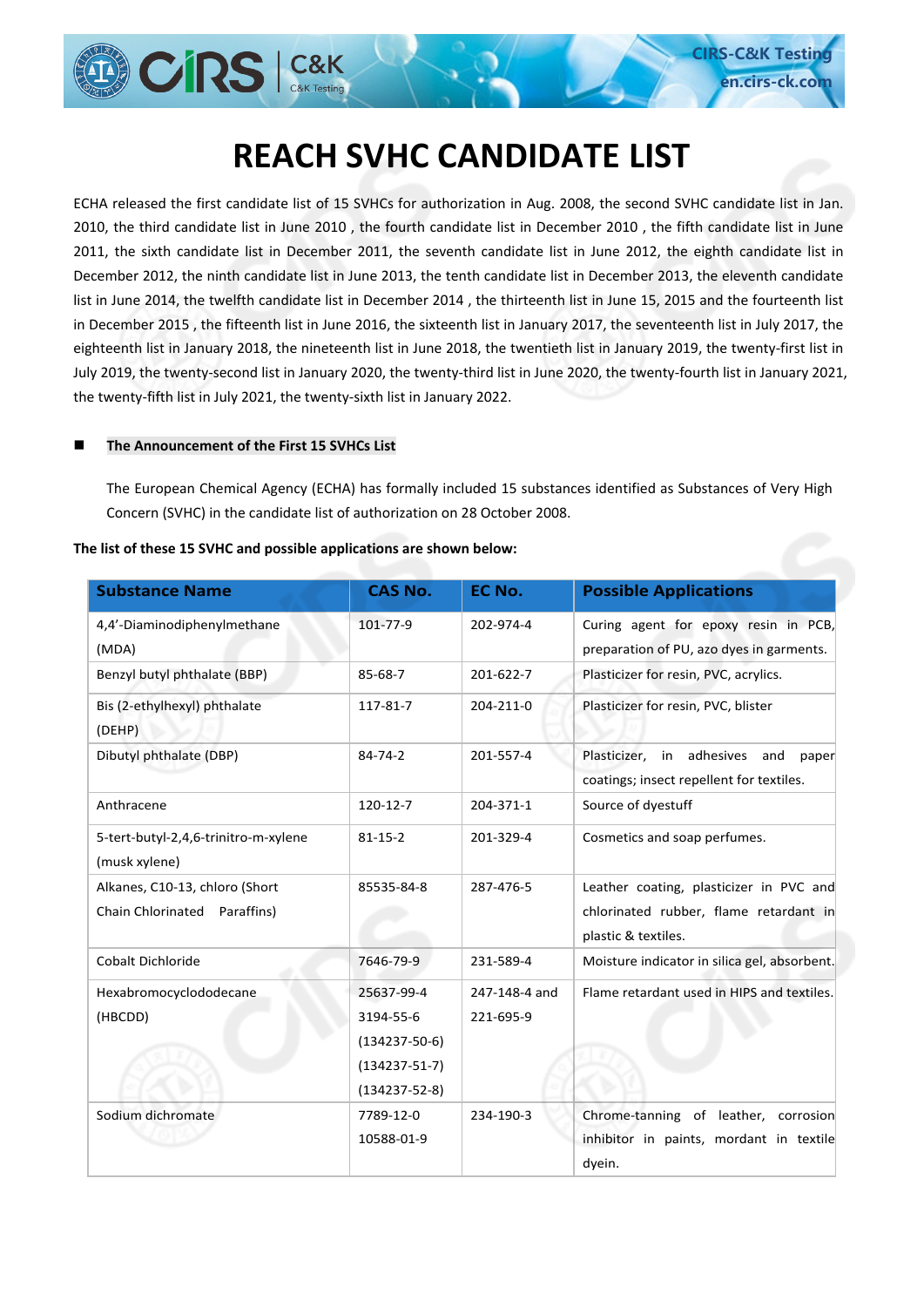| <b>CIRS</b> C&K               |            |           | <b>CIRS-C&amp;K Testing</b><br>en.cirs-ck.com                                                      |
|-------------------------------|------------|-----------|----------------------------------------------------------------------------------------------------|
| Bis(tributyltin) oxide (TBTO) | 56-35-9    | 200-268-0 | Pesticizer, fungicide in paint.                                                                    |
| Diarsenic pentoxide           | 1303-28-2  | 215-116-9 | killer.<br>Insecticides.<br>weed<br>wood<br>preservatives, coloured glass, dyeing and<br>printing. |
| Diarsenic trioxide            | 1327-53-3  | 215-481-4 | killers,<br>timber<br>preservatives,<br>Weed<br>manufacture of special glass.                      |
| Triethyl arsenate             | 15606-95-8 | 427-700-2 | Intermediates for semi-conductor.                                                                  |
| Lead hydrogen arsenate        | 7784-40-9  | 232-064-2 | Insectides.                                                                                        |

#### ■ The Announcement of the Second 13 SVHCs List

The European Chemical Agency (ECHA) officially published the second SVHC candidate list which includes a total of

29 substances on January 13th, 2010.

ECHA added the substance "Acrylamide" back to the candidate list on March 30th. ECHA comprised a consolidation of the entries of aluminosilicate refractory ceramic fibres (Al-RCF) and zirconia aluminosilicate refractory ceramic fibres (ZrAl-RCF) included in the List in January 2010 and December 2011 on June 18th, 2012.

#### **The list of these 13 SVHC and possible applications are shown below:**

| <b>Substance Name</b>                                      | (CAS No.)         | EC No.    | <b>Possible Applications</b>                                                                                                                                                                                                                                                                                    |
|------------------------------------------------------------|-------------------|-----------|-----------------------------------------------------------------------------------------------------------------------------------------------------------------------------------------------------------------------------------------------------------------------------------------------------------------|
| 2,4-Dinitrotoluene                                         | 121-14-2          | 204-450-0 | 2,4-dinitrotoluene<br>is<br>used<br>in<br>the<br>production of toluene diisocyanate,<br>which is used for the manufacture of<br>flexible<br>polyurethane<br>foams.<br>The<br>substance<br>also<br>is<br>used<br>as<br>gelatinizing-plasticizing agent                                                           |
| Anthracene oil                                             | 90640-80-5        | 292-602-7 | The substances are mainly used in the                                                                                                                                                                                                                                                                           |
| Anthracene<br>oil,<br>anthracene<br>paste,<br>distn.lights | 91995-17-4        | 295-278-5 | manufacture of other substances such as<br>anthracene and carbon black. They may                                                                                                                                                                                                                                |
| Anthracene<br>oil,<br>anthracene<br>anthracene fraction    | paste, 91995-15-2 | 295-275-9 | also be used as reducing agents in blast<br>furnaces, as components in bunker fuel,                                                                                                                                                                                                                             |
| Anthracene oil, anthracene-low                             | 90640-82-7        | 292-604-8 | for impregnating, sealing and corrosion<br>protection.                                                                                                                                                                                                                                                          |
| Anthracene oil, anthracene paste                           | 90640-81-6        | 292-603-2 |                                                                                                                                                                                                                                                                                                                 |
| Diisobutyl phthalate (DIBP)                                | 84-69-5           | 201-553-2 | Diisobutyl phthalate is used as plasticiser<br>nitrocellulose,<br>cellulose<br>for<br>ether.<br>polyacrylate and polyacetate dispersions,<br>and as a gelling aid in combination with<br>other plasticisers, which are widely used<br>for plastics, lacquers, adhesives, explosive<br>material and nail polish. |
| Lead chromate                                              | 7758-97-6         | 231-846-0 | Lead chromate is used for manufacturing<br>pigments and dyes, and as a pigment or                                                                                                                                                                                                                               |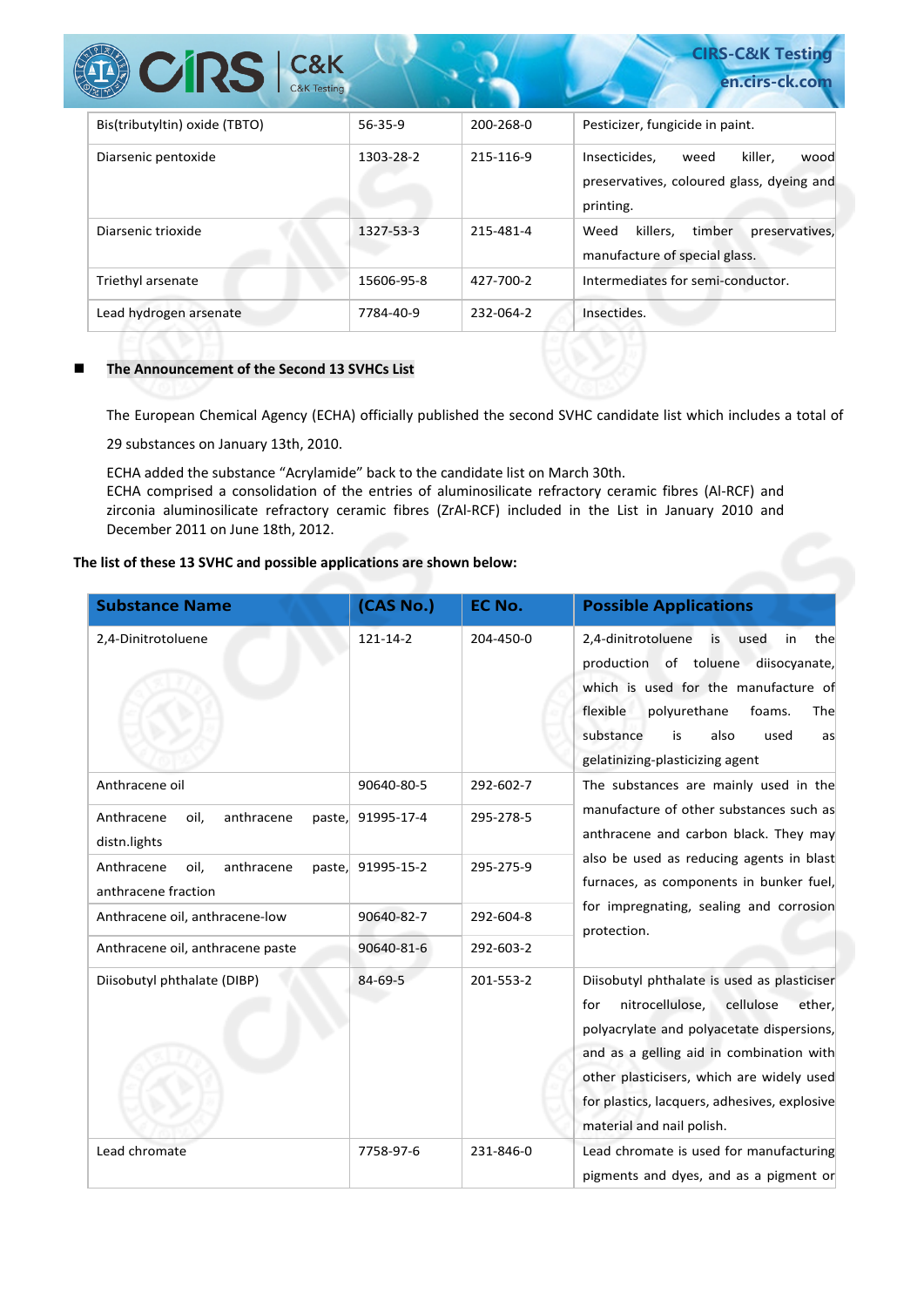| <b>CRS</b> C&K                                                            |            |           | <b>CIRS-C&amp;K Testing</b>                                                                                                                                                                                                                                                                                                                                                                                                                              |  |
|---------------------------------------------------------------------------|------------|-----------|----------------------------------------------------------------------------------------------------------------------------------------------------------------------------------------------------------------------------------------------------------------------------------------------------------------------------------------------------------------------------------------------------------------------------------------------------------|--|
|                                                                           |            |           | en.cirs-ck.com                                                                                                                                                                                                                                                                                                                                                                                                                                           |  |
| <b>Substance Name</b>                                                     | (CAS No.)  | EC No.    | <b>Possible Applications</b>                                                                                                                                                                                                                                                                                                                                                                                                                             |  |
|                                                                           |            |           | coating agent in industrial and maritime<br>paint products or varnishes. Further<br>potential uses may be associated with the<br>formulation of detergents and bleaches,<br>photosensitive<br>materials,<br>thel<br>manufacture of pyrotechnic powder or<br>the embalming /restoring of art products.                                                                                                                                                    |  |
| Lead chromate molybdate sulphate red 12656-85-8<br>(C.I. Pigment Red 104) |            | 235-759-9 | Lead chromate molybdate sulphate red<br>(C.I. Pigment Red 104) is used as a<br>colouring, painting and coating agent in<br>sectors such as the rubber, plastic and<br>paints, coatings and varnishes industries.<br>Applications comprise the production of<br>agricultural equipment, vehicles and<br>aircraft as well as road and airstrip<br>painting.                                                                                                |  |
| Lead sulfochromate yellow<br>(C.I. Pigment Yellow 34)                     | 1344-37-2  | 215-693-7 | Lead sulfochromate yellow (C.I. Pigment<br>Yellow 34) is used as a colouring, painting<br>and coating agent in sectors such as the<br>rubber, plastic and paints, coatings and<br>varnishes<br>industries.<br>Applications<br>comprise the production of agricultural<br>equipment, vehicles and aircraft as well<br>as road and airstrip painting. The<br>substance is further used for camouflage<br>or ammunition marking in the defence<br>area.     |  |
| Tris(2-chloroethyl)phosphate                                              | 115-96-8   | 204-118-5 | Tris(2-chloroethyl)phosphate is mainly<br>used as an additive plasticiser and<br>viscosity regulator with flame-retarding<br>for<br>properties<br>acrylic<br>resins,<br>polyurethane, polyvinyl chloride and<br>polymers.<br>fields<br>other<br>Other<br>of<br>application are adhesives, coatings, flame<br>resistant paints and varnishes. The main<br>industrial branches to use TCEP are the<br>furniture, the textile and the building<br>industry. |  |
| Pitch, coal tar, high temp.                                               | 65996-93-2 | 266-028-2 | Pitch, coal tar, high temp. is mainly used<br>in the production of electrodes for<br>Industrial applications. Smaller volumes<br>are dedicated to specific uses such as<br>heavy duty corrosion protection, special                                                                                                                                                                                                                                      |  |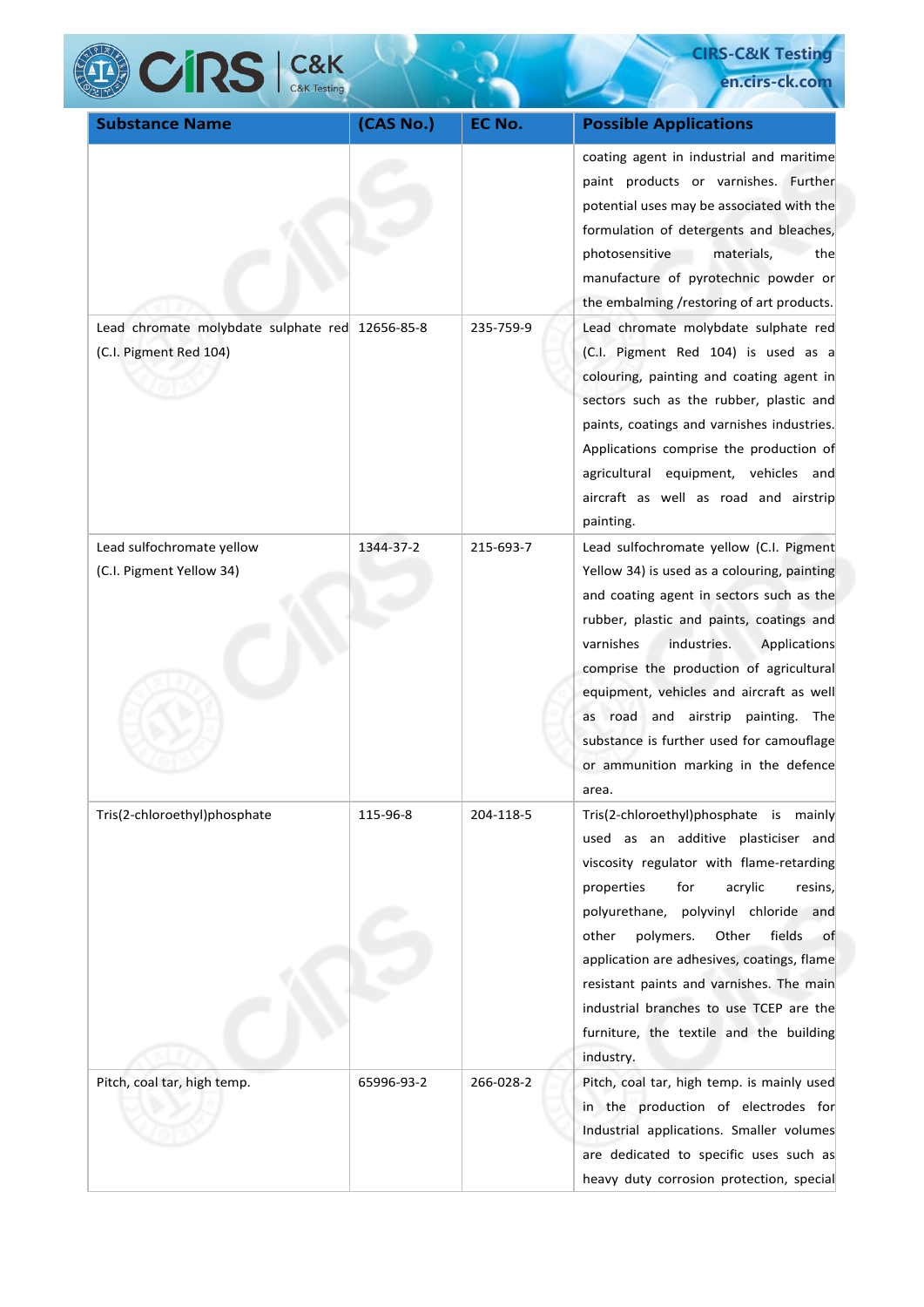| $CORS$ $Cak$ K        |           |           | <b>CIRS-C&amp;K Testing</b><br>en.cirs-ck.com                                                                                                                                                                                                                                                                                                   |
|-----------------------|-----------|-----------|-------------------------------------------------------------------------------------------------------------------------------------------------------------------------------------------------------------------------------------------------------------------------------------------------------------------------------------------------|
| <b>Substance Name</b> | (CAS No.) | EC No.    | <b>Possible Applications</b>                                                                                                                                                                                                                                                                                                                    |
|                       |           |           | purpose paving, manufacture of other<br>substances and the production of clay<br>targets.                                                                                                                                                                                                                                                       |
| Acrylamide            | 79-06-1   | 201-173-7 | Acrylamide is almost exclusively used for<br>the synthesis of polyacrylamides, which<br>are used in various applications, in<br>particular in waste water treatment and<br>processing. Minor uses of<br>paper<br>acrylamide comprise the preparation of<br>polyacrylamide<br>gels for<br>research<br>purposes and as a grouting agent in civil. |

#### **The Announcement of the Third 8 SVHCs List**

The European Chemicals Agency (ECHA) has added 8 extra chemical Substances of Very High Concern (SVHC) to the Candidate List on 18th June 2010 on top of the 15 SVHC that had been regulated in October 2008, and 15 SVHC in January 2010.

## **The list of these 8 SVHCs and possible applications are shown below:**

| <b>Substance Name</b>                      | <b>CAS No.</b>                       | <b>EC No.</b>           | <b>Possible Applications</b>                                                                                                                                                                                                                                                                                                                                                                |
|--------------------------------------------|--------------------------------------|-------------------------|---------------------------------------------------------------------------------------------------------------------------------------------------------------------------------------------------------------------------------------------------------------------------------------------------------------------------------------------------------------------------------------------|
| Trichloroethylene                          | 79-01-6                              | 201-167-4               | Trichloroethylene is mainly used as<br>intermediate in the manufacture of<br>chlorinated and fluorinated organic<br>compounds.<br>Other uses are for cleaning and<br>degreasing of metal parts or as solvent<br>in adhesives.                                                                                                                                                               |
| Boric acid                                 | $10043 - 35 - 3,$<br>11113-50-1      | 233-139-2,<br>234-343-4 | Boric acid is widely used on account of<br>its consistency-influencing,<br>flame-retarding, antiseptic and<br>preservative properties.<br>It is a component of detergents and<br>cleaners, adhesives, toys, industrial<br>fluids, brake fluids, glass, ceramics,<br>flame retardants, paints, disinfectants,<br>cosmetics, food additives, fertilisers,<br>insecticides and other products. |
| Disodium<br>tetraborate, anhydrous         | 1330-43-4<br>12179-04-3<br>1303-96-4 | 215-540-4               | Disodium tetraborate and tetraboron<br>disodium heptaoxide form the same<br>compounds in aqueous solutions.                                                                                                                                                                                                                                                                                 |
| Tetraboron disodium heptaoxide,<br>hydrate | 12267-73-1                           | 235-541-3               | Uses include a multitude of<br>applications, e.g. in detergents and                                                                                                                                                                                                                                                                                                                         |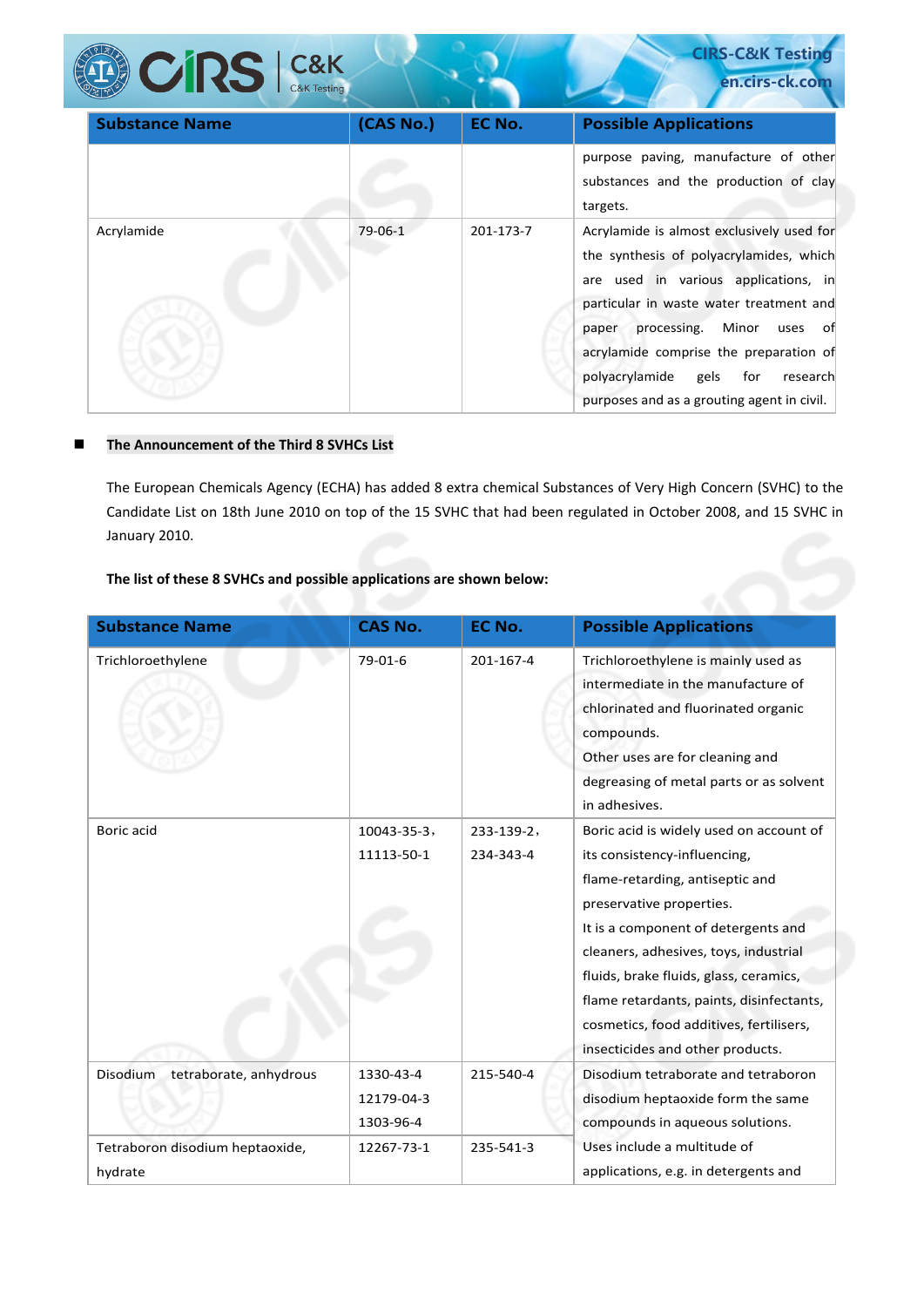

**CIRS-C&K Testing en.cirs-ck.co** 

| <b>Substance Name</b> | <b>CAS No.</b> | <b>EC No.</b> | <b>Possible Applications</b>              |
|-----------------------|----------------|---------------|-------------------------------------------|
|                       |                |               | cleaners, in glass and glass fibres,      |
|                       |                |               | ceramics, industrial fluids, metallurgy,  |
|                       |                |               | adhesives, flame retardants, personal     |
|                       |                |               | care products, biocides, fertilisers.     |
| Sodium<br>chromate    | 7775-11-3      | 231-889-5     | Sodium chromate is mainly used as an      |
|                       |                |               | intermediate in the manufacture of        |
|                       |                |               | other chromium compounds as well as a     |
|                       |                |               | laboratory analytical agent, but this use |
|                       |                |               | is limited. Other potential uses are      |
|                       |                |               | mentioned in the literature but whether   |
|                       |                |               | they occur in the EU is not clear.        |
| Potassium chromate    | 7789-00-6      | 232-140-5     | Potassium chromate is used as a           |
|                       |                |               | corrosion inhibitor for treatment and     |
|                       |                |               | coating of metals, for manufacture of     |
|                       |                |               | reagents, chemicals and textiles, as a    |
|                       |                |               | colouring agent in ceramics, in the       |
|                       |                |               | manufacture of pigments/inks and in       |
|                       |                |               | the laboratory as analytical agent.       |
| Ammonium dichromate   | 7789-09-5      | 232-143-1     | Ammonium dichromate is mainly used        |
|                       |                |               | as an oxidising agent. Other known uses   |
|                       |                |               | are in the manufacture of                 |
|                       |                |               | photosensitive screens and as             |
|                       |                |               | mordant in the manufacture of textiles.   |
|                       |                |               | Minor uses seem to comprise metal         |
|                       |                |               | treatment and laboratory analytical       |
|                       |                |               | agent.                                    |
| Potassium dichromate  | 7778-50-9      | 231-906-6     | Potassium dichromate is used for          |
|                       |                |               | chrome metal manufacturing and as         |
|                       |                |               | corrosion inhibitor for treatment and     |
|                       |                |               | coating of metals. It is further used as  |
|                       |                |               | textile mordant, as laboratory analytical |
|                       |                |               | agent, for cleaning of laboratory         |
|                       |                |               | glassware, in the manufacture of other    |
|                       |                |               | reagents and as oxidising agent in        |
|                       |                |               | photolithography.                         |

## **The Announcement of the Fourth 8 SVHCs List**

The ECHA has added eight more chemical Substances of Very High Concern (SVHC) to the Candidate List on 15th December 2010.

**The list of these 8 SVHCs and possible applications are shown below:** 

| <b>Substance Name</b> | <b>CAS No.</b> | <b>NEC No.</b> | <b>Possible Applications</b> |
|-----------------------|----------------|----------------|------------------------------|
|                       |                |                |                              |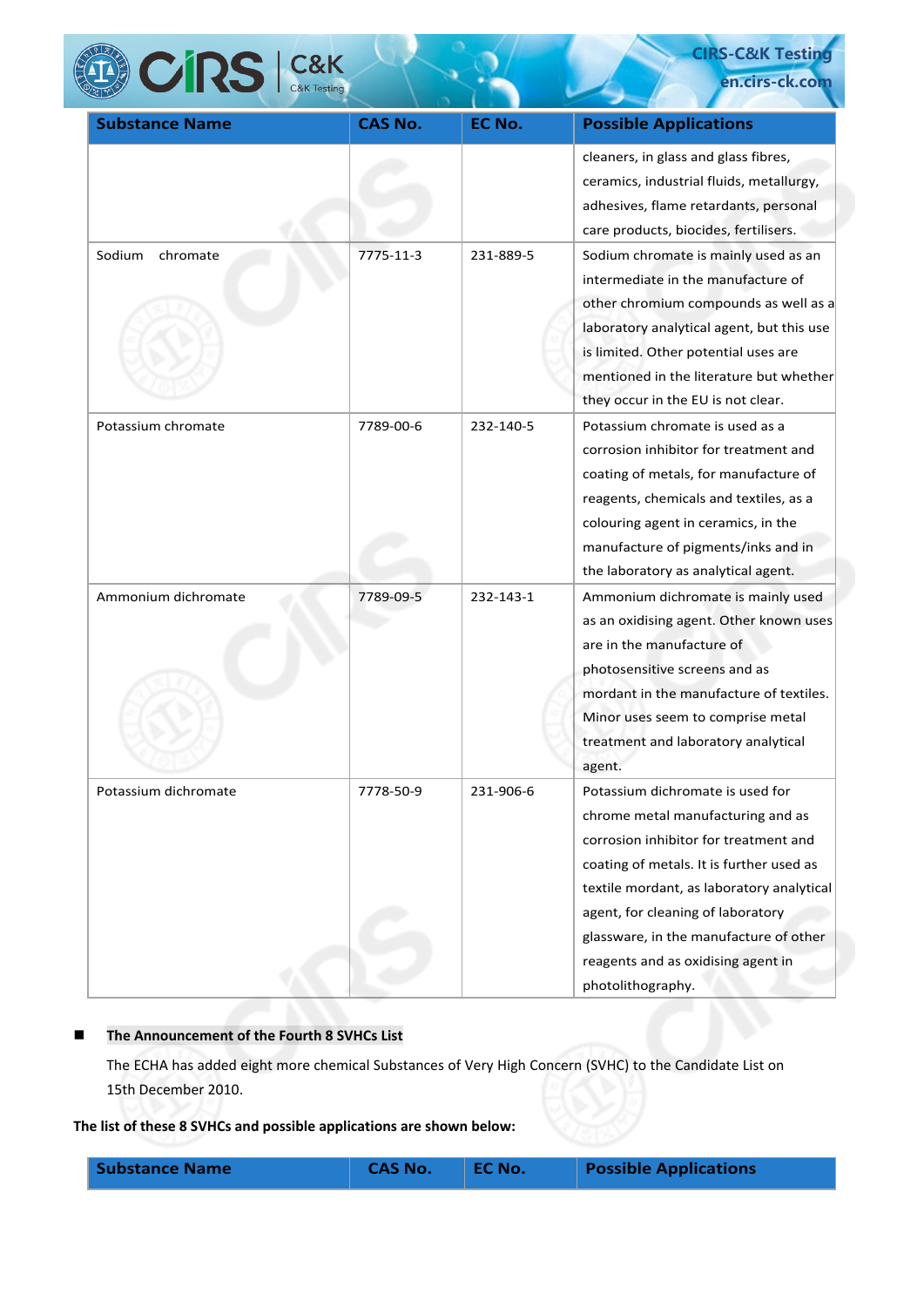|                                                                                                                                                  |                          |                        | <b>CIRS-C&amp;K Testing</b>                                                                                                                                                                                                                                                                                                                     |
|--------------------------------------------------------------------------------------------------------------------------------------------------|--------------------------|------------------------|-------------------------------------------------------------------------------------------------------------------------------------------------------------------------------------------------------------------------------------------------------------------------------------------------------------------------------------------------|
| <b>CIRS</b> C&K                                                                                                                                  |                          |                        | en.cirs-ck.com                                                                                                                                                                                                                                                                                                                                  |
| Cobalt(II) sulphate                                                                                                                              | 10124-43-3               | 233-334-2              | Mainly used in the production of other<br>chemicals. Further applications may<br>include manufacture of catalysts and<br>driers, surface treatments (such as<br>electroplating), corrosion prevention,<br>production of pigments, decolourising<br>(in glass, pottery), batteries, animal<br>food supplements, soil fertilizers, and<br>others. |
| Cobalt(II) dinitrate                                                                                                                             | 10141-05-6               | 233-402-1              | Mainly used in the production of other<br>chemicals and the manufacture of<br>catalysts. Further applications may<br>include surface treatment and<br>batteries.                                                                                                                                                                                |
| Cobalt(II) carbonate                                                                                                                             | 513-79-1                 | 208-169-4              | Mainly used in the manufacture of<br>catalysts. Minor uses may include feed<br>additive, production of other<br>chemicals, production of pigments, and<br>adhesion (in ground coat frit).                                                                                                                                                       |
| Cobalt(II) diacetate                                                                                                                             | $71 - 48 - 7$            | 200-755-8              | Mainly used in the manufacture of<br>catalysts. Minor uses may include<br>production of other chemicals, surface<br>treatment, alloys, production of<br>pigments, dyes, rubber adhesion, and<br>feed additive.                                                                                                                                  |
| 2-Methoxyethanol                                                                                                                                 | 109-86-4                 | 203-713-7              | Mainly used as solvent, intermediate<br>and as an additive for fuel.<br>Might also be used in textile finishing.                                                                                                                                                                                                                                |
| 2-Ethoxyethanol                                                                                                                                  | 110-80-5                 | 203-804-1              | Mainly used as solvent and chemical<br>intermediate. Might also be used in<br>textile finishing.                                                                                                                                                                                                                                                |
| Chromium trioxide                                                                                                                                | 1333-82-0                | 215-607-8              | Used for metal finishing and as a fixing<br>agent in waterborne wood<br>preservatives.                                                                                                                                                                                                                                                          |
| Acids generated from chromium<br>trioxide and their oligomers: Chromic<br>acid Dichromic acid<br>Oligomers of chromic acid and<br>dichromic acid | 7738-94-5,<br>13530-68-2 | 231-801-5<br>236-881-5 | These acids and their oligomers are<br>generated when chromium trioxide is<br>dissolved in water. Chromium trioxide<br>is mainly used in the form of aqueous<br>solutions.<br>Consequently, the uses of these<br>substances are the same as indicated<br>for chromium trioxide.                                                                 |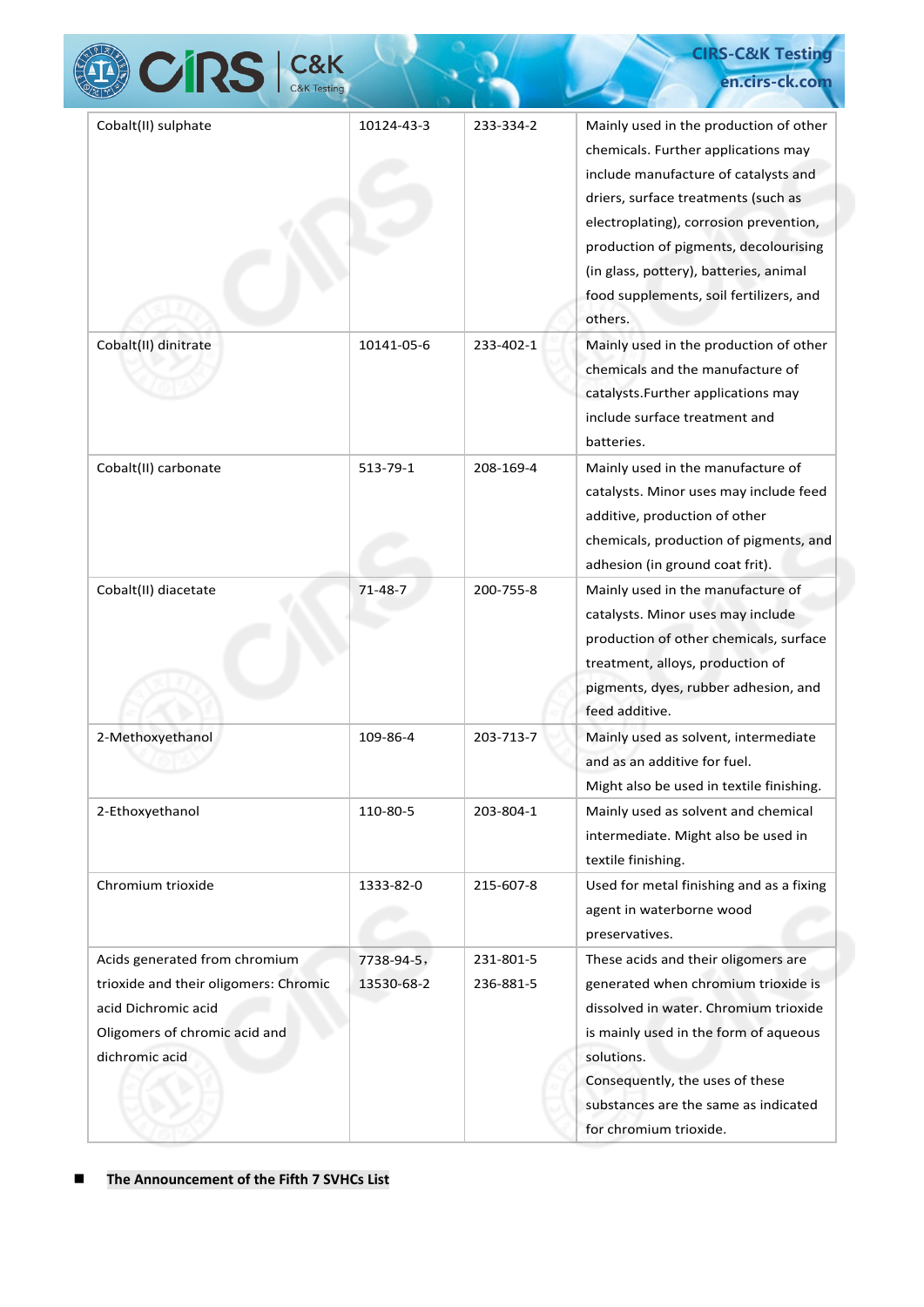

The ECHA has added seven more chemical Substances of Very High Concern (SVHC) to the Candidate List on 20th June 2011.

#### **The list of these 7 SVHCs and possible applications are shown below:**

| <b>Substance Name</b>                                                         | <b>CAS No.</b>              | EC No.    | <b>Possible Applications</b>                                                                                                                                                                                                                                                                                                                                                                                       |
|-------------------------------------------------------------------------------|-----------------------------|-----------|--------------------------------------------------------------------------------------------------------------------------------------------------------------------------------------------------------------------------------------------------------------------------------------------------------------------------------------------------------------------------------------------------------------------|
| 2-ethoxyethyl acetate                                                         | 111-15-9                    | 203-839-2 | Solvent and intermediate, formulation of<br>paints, lacquers and varnishes.                                                                                                                                                                                                                                                                                                                                        |
| strontium chromate                                                            | 7789-06-2                   | 232-142-6 | Inhibitor,<br>pigments,<br>paints,<br>varnishes,<br>oil-colors,<br>sealants,<br>formulations<br>in<br>aeronautic/aerospace sector, coil coating<br>sector of steel and aluminum and vehicle<br>coating sector.                                                                                                                                                                                                     |
| 1,2-Benzenedicarboxylic<br>acid,<br>di-C7-11-branched and linear alkyl esters | 68515-42-4                  | 271-084-6 | Adhesives<br>binding agents,<br>and<br>paint,<br>varnishes,<br>lacquers<br>and<br>construction<br>materials                                                                                                                                                                                                                                                                                                        |
| Hydrazine                                                                     | $302 - 01 - 2$<br>7803-57-8 | 206-114-9 | Hydrazine derivatives in pharmaceuticals,<br>agrochemicals, chemical blowing agents,<br>paints, inks and organic dyes, reagents,<br>monomer in polymerizations, corrosion<br>inhibitor, reducing agent in the deposition<br>and purification of chemical<br>metals<br>reagents, stabilizing<br>laboratory<br>agent,<br>chemical reagent;<br>Propellant for aerospace vehicles, fuel in<br>military gas generators. |
| 1-methyl-2-pyrrolidone                                                        | 872-50-4                    | 212-828-1 | Coatings (paints, printing inks), cleaning<br>products<br>(polymer<br>removers,<br>paint<br>strippers/cleaners), agrochemicals,<br>electronic<br>equipment<br>manufacture,<br>petrochemical processing, pharmaceuticals.                                                                                                                                                                                           |
| 1,2,3-trichloropropane                                                        | 96-18-4                     | 202-486-1 | Pesticides, chlorinated solvents, polysulfide<br>elastomers, hexafluoroprppylene.                                                                                                                                                                                                                                                                                                                                  |
| 1,2-Benzenedicarboxylic<br>acid,<br>di-C6-8-branched alkyl esters, C7-rich    | 71888-89-6                  | 276-158-1 | Plasticiser in PVC, plasticiser in sealants and<br>printing inks, sealants and coatings, printing<br>inks, oil additive.                                                                                                                                                                                                                                                                                           |

#### ■ The Announcement of the sixth 20 SVHCs List

The ECHA has added twenty more chemical Substances of Very High Concern (SVHC) to the Candidate List on 19th December 2011.

**The list of these 20 SVHC and possible applications are shown below:** 

| <b>Substance Name</b> | <b>CAS NO.</b> | <b>EC NO.</b> | <b>Potential Uses</b> |
|-----------------------|----------------|---------------|-----------------------|
|                       |                |               |                       |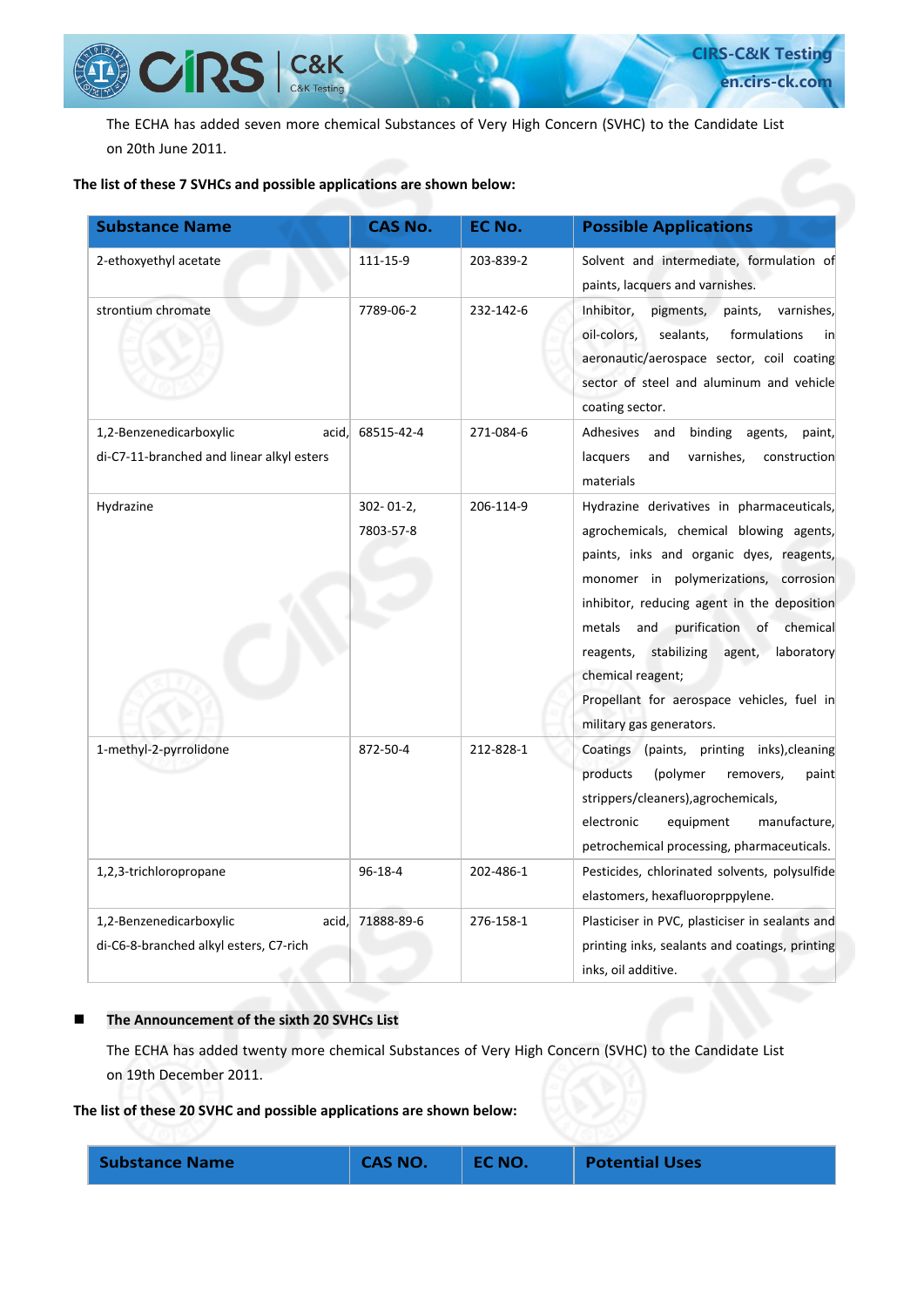| <b>CRS</b> C&K                                                             |            |           | <b>CIRS-C&amp;K Testing</b><br>en.cirs-ck.com                                                                                                                                                                                                                                                                                    |
|----------------------------------------------------------------------------|------------|-----------|----------------------------------------------------------------------------------------------------------------------------------------------------------------------------------------------------------------------------------------------------------------------------------------------------------------------------------|
| Dichromium tris(chromate)                                                  | 24613-89-6 | 246-356-2 | Mainly used in mixtures for metal surface<br>treatment in the aeronautic/aerospace,<br>steel and aluminium coating sectors.                                                                                                                                                                                                      |
| Potassium<br>hydroxyoctaoxodizincatedi-chromate                            | 11103-86-9 | 234-329-8 | Mainly used in coatings in the aeronautic/<br>aerospace, steel and aluminium coil<br>coating and vehicle coating sectors.                                                                                                                                                                                                        |
| Pentazinc chromate octahydroxide                                           | 49663-84-5 | 256-418-0 | Mainly used in coatings in the vehicle<br>coating and aeronautic / aerospace<br>sectors.                                                                                                                                                                                                                                         |
| Zirconia Aluminosilicate Refractory<br>Ceramic Fibres <sup>1</sup>         |            |           | Refractory ceramic fibres are used for<br>high-temperature insulation, almost<br>exclusively in industrial applications<br>(insulation of industrial furnaces and<br>equipment, equipment for the automotive<br>and aircraft/aerospace industry) and in fire<br>protection (buildings and industrial<br>process equipment).      |
| Aluminosilicate Refractory Ceramic Fibres                                  |            |           | Refractory ceramic fibres are used for<br>high-temperature insulation, almost<br>exclusively in industrial applications<br>(insulation of industrial furnaces and<br>equipment, equipment for the automotive<br>and aircraft/aerospace industry) and in fire<br>protection (buildings and industrial<br>process equipment).      |
| Formaldehyde, oligomeric reaction<br>products with aniline (technical MDA) | 25214-70-4 | 500-036-1 | Mainly used for manufacture of other<br>substances. Minor uses are as hardener for<br>epoxy resins, e.g. for the production of<br>rolls, pipes and moulds, and as well for<br>adhesives.                                                                                                                                         |
| Bis(2-methoxyethyl) phthalate                                              | 117-82-8   | 204-212-6 | No registration for this phthalate<br>compound has been submitted to ECHA.<br>Hence, the substance seems not to be<br>manufactured in or imported to the EU in<br>quantities above 1 t/y. Main uses in the<br>past were as plasticiser in polymeric<br>materials and paints, lacquers and<br>varnishes, including printing inks. |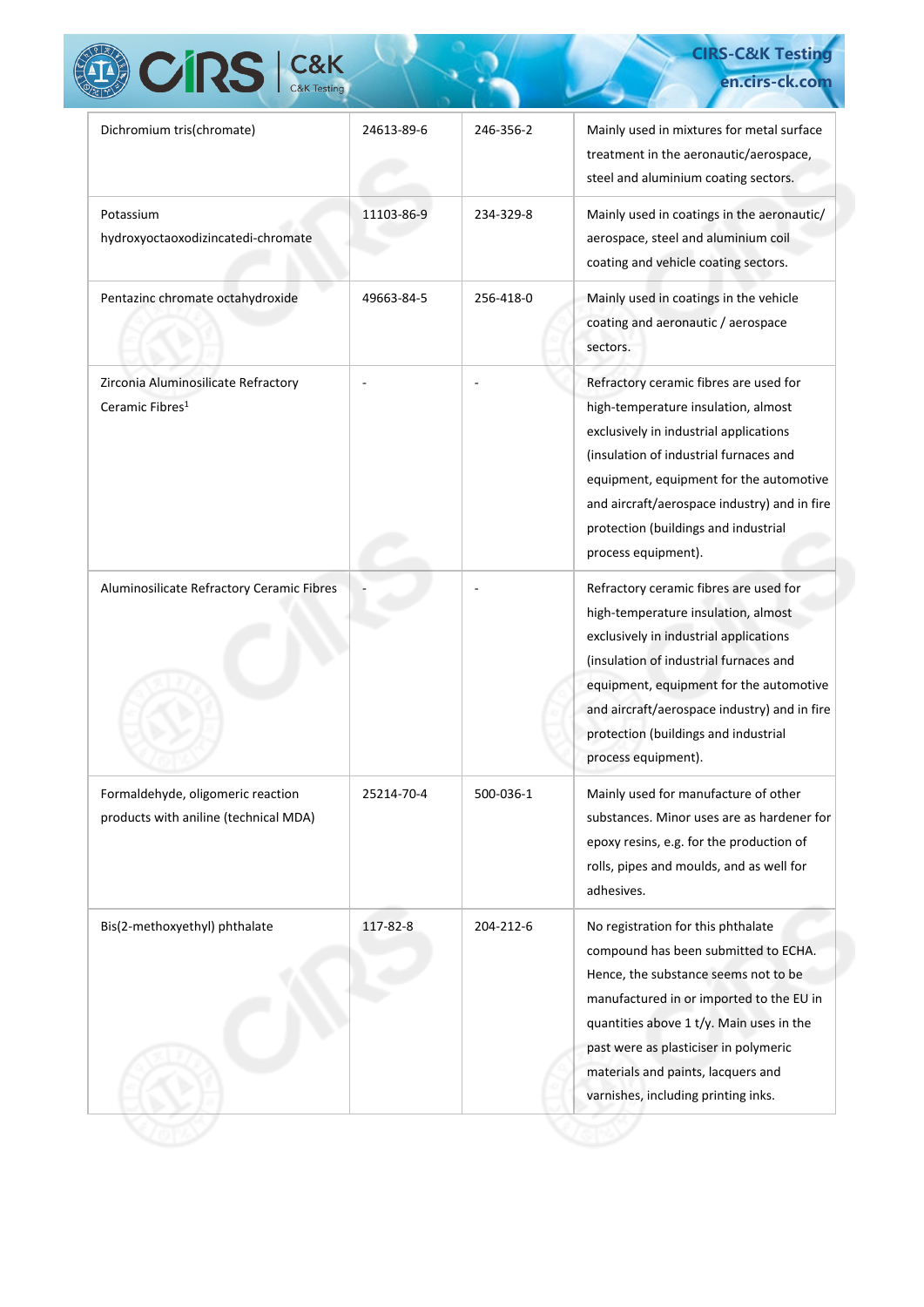| <b>CIRS</b> C&K                    |           |           | en.cirs-ck.com                                                                                                                                                                                                                                                                                                                                                                                                                      |
|------------------------------------|-----------|-----------|-------------------------------------------------------------------------------------------------------------------------------------------------------------------------------------------------------------------------------------------------------------------------------------------------------------------------------------------------------------------------------------------------------------------------------------|
| 2-Methoxyaniline; o-Anisidine      | $90-04-0$ | 201-963-1 | Mainly used in the manufacture of dyes for<br>tattooing and coloration of paper,<br>polymers and aluminium foil.                                                                                                                                                                                                                                                                                                                    |
| 4-(1,1,3,3-tetramethylbutyl)phenol | 140-66-9  | 205-426-2 | Mainly used in the manufacture of<br>polymer preparations and of ethoxylates.<br>Further used as a component in adhesives,<br>coatings, inks and rubber articles.                                                                                                                                                                                                                                                                   |
| 1,2-Dichloroethane                 | 107-06-2  | 203-458-1 | Mainly used for manufacture of other<br>substances. Minor uses as solvent in the<br>chemical and pharmaceutical industry.                                                                                                                                                                                                                                                                                                           |
| Bis(2-methoxyethyl) ether          | 111-96-6  | 203-924-4 | Used primarily as a reaction solvent or<br>process chemical in a wide variety of<br>applications. Used also as solvent for<br>battery electrolytes, and possibly in other<br>products such as sealants, adhesives, fuels<br>and automotive care products.                                                                                                                                                                           |
| Arsenic acid                       | 7778-39-4 | 231-901-9 | Mainly used to remove gas bubbles from<br>ceramic glass melt and in the production of<br>laminated printed circuit boards                                                                                                                                                                                                                                                                                                           |
| Calcium arsenate                   | 7778-44-1 | 231-904-5 | Calcium arsenate is present in complex<br>raw materials imported for manufacture of<br>copper, lead and a range of precious<br>metals. It appears mainly to be used as<br>precipitating agent in copper smelting and<br>to manufacture diarsenic trioxide.<br>However, most of the substance seems to<br>be disposed of as waste.                                                                                                   |
| <b>Trilead diarsenate</b>          | 3687-31-8 | 222-979-5 | Trilead diarsenate is present in complex<br>raw materials imported for manufacture of<br>copper, lead and a range of precious<br>metals. The trilead diarsenate contained in<br>the raw materials is in the metallurgical<br>refinement process transformed to<br>calcium arsenate and diarsenic trioxide.<br>Whereas most of the calcium arsenate<br>appears to be disposed of as waste the<br>diarsenic trioxide is used further. |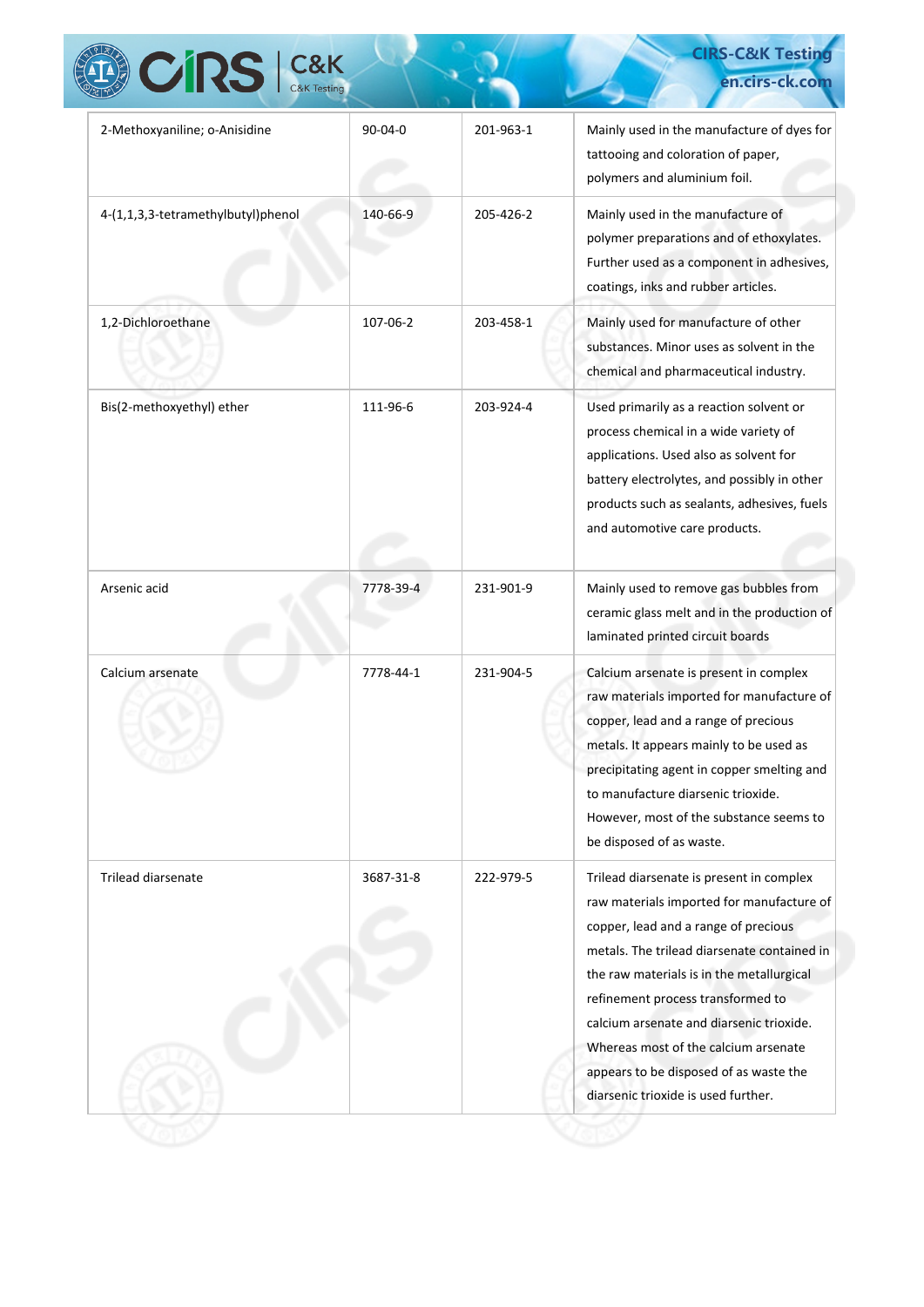| <b>CIRS</b>   C&K                               |            |           | <b>CIRS-C&amp;K Testing</b><br>en.cirs-ck.com                                                                                                                                                                                                                                 |
|-------------------------------------------------|------------|-----------|-------------------------------------------------------------------------------------------------------------------------------------------------------------------------------------------------------------------------------------------------------------------------------|
| N, N-dimethylacetamide (DMAC)                   | 127-19-5   | 204-826-4 | Used as solvent, mainly in the manufacture<br>of various substances and in the<br>production of fibres for clothing and other<br>applications. Also used as reagent, and in<br>products such as industrial coatings,<br>polyimide films, paint strippers and ink<br>removers. |
| 2,2'-dichloro-4,4'-methylenedianiline<br>(MOCA) | 101-14-4   | 202-918-9 | Mainly used as curing agent in resins and<br>in the production of polymer articles and<br>also for manufacture of other substances.<br>The substance may further be used in<br>construction and arts.                                                                         |
| Phenolphthalein                                 | 77-09-8    | 201-004-7 | Mainly used as laboratory agent (in pH<br>indicator solutions), for the production of<br>pH-indicator paper and in medicinal<br>products.                                                                                                                                     |
| Lead azide, Lead diazide                        | 13424-46-9 | 236-542-1 | Mainly used as initiator or booster in<br>detonators for both civilian and military<br>uses and as initiator in pyrotechnic<br>devices.                                                                                                                                       |
| Lead styphnate                                  | 15245-44-0 | 239-290-0 | Mainly used as a primer for small calibre<br>and rifle ammunition. Other common uses<br>are in munition pyrotechnics, powder<br>actuated devices and detonators for<br>civilian use.                                                                                          |
| Lead dipicrate                                  | 6477-64-1  | 229-335-2 | No registration for this substance has been<br>submitted to ECHA. Lead dipicrate is an<br>explosive like lead diazide and lead<br>styphnate. It may be used in low amounts<br>in detonator mixtures together with the<br>two other mentioned lead compounds.                  |

- 1. Zirconia Aluminosilicate Refractory Ceramic Fibres are fibres covered by index number 650-017-00-8 in Annex VI, part 3, table 3.1 of Regulation (EC) No 1272/2008 of the European Parliament and of the Council of 16 December 2008 on classification, labelling and packaging of substances and mixtures, and fulfil the three following conditions: a) oxides of aluminium, silicon and zirconium are the main components present (in the fibres) within variable concentration ranges b) fibres have a length weighted geometric mean diameter less two standard geometric errors of 6 or less micrometres (µm). c) alkaline oxide and alkali earth oxide (Na2O+K2O+CaO+MgO+BaO) content less or equal to 18% by weight
- 2. Aluminosilicate Refractory Ceramic Fibres are fibres covered by index number 650-017-00-8 in Annex VI, part 3, table 3.1 of Regulation (EC) No 1272/2008 of the European Parliament and of the Council of 16 December 2008 on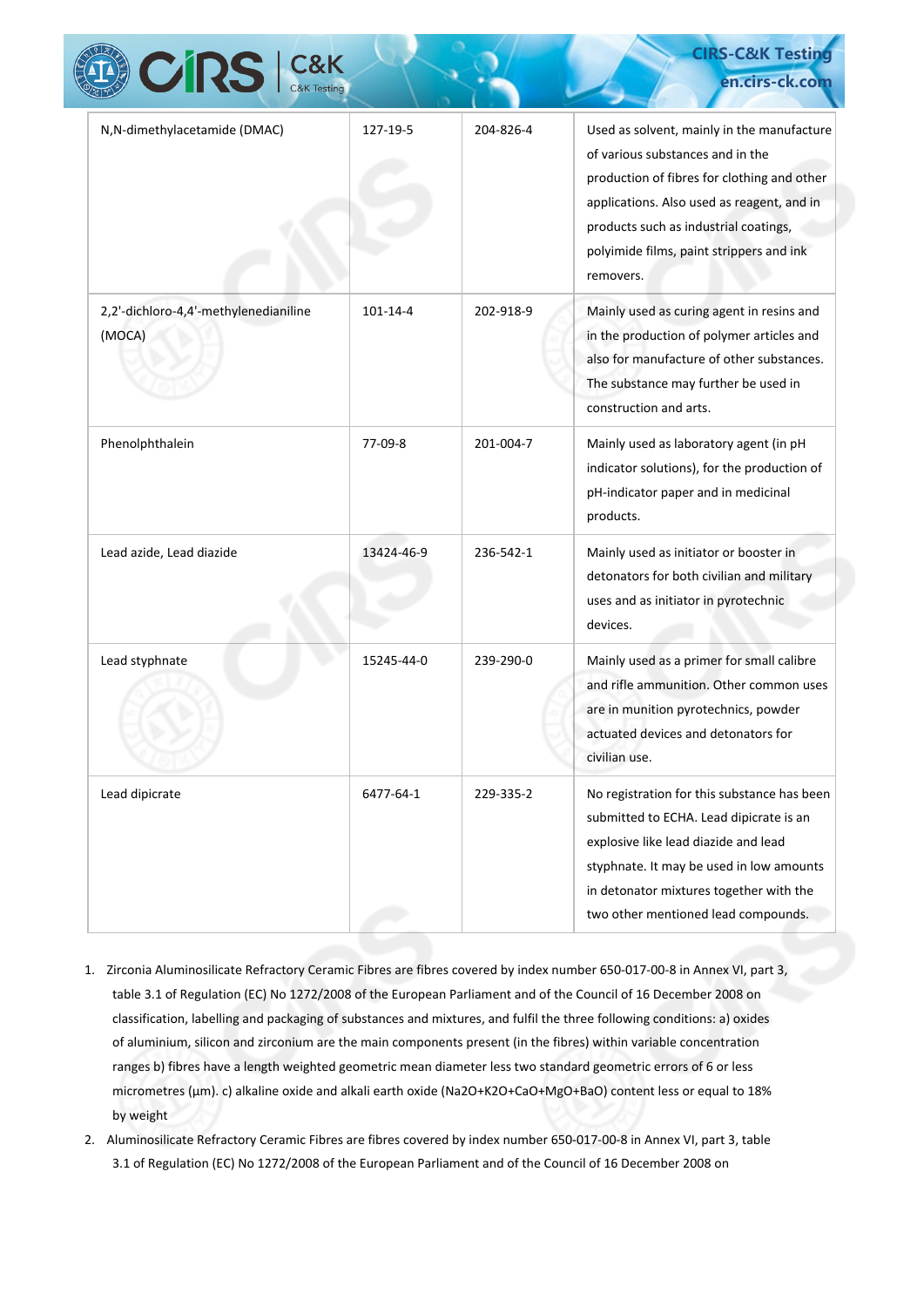

of aluminium and silicon are the main components present (in the fibres) within variable concentration ranges b) fibres have a length weighted geometric mean diameter less two standard geometric errors of 6 or less micrometres (µm) c) alkaline oxide and alkali earth oxide (Na2O+K2O+CaO+MgO+BaO) content less or equal to 18% by weight

**en.cirs-ck.co** 

#### ■ The Announcement of the seventh 13 SVHCs List

The ECHA has added thirteen more chemical Substances of Very High Concern (SVHC) to the Candidate List on 18th June 2012.

#### **The list of these 13 SVHCs and possible applications are shown below:**

| <b>Substance Name</b>                                                               | CAS NO.       | EC NO.    | <b>Potential Uses</b>                                                                                                                                                                                                                                                    |
|-------------------------------------------------------------------------------------|---------------|-----------|--------------------------------------------------------------------------------------------------------------------------------------------------------------------------------------------------------------------------------------------------------------------------|
| 1,2-bis(2-methoxyethoxy)<br>ethane<br>(TEGDME; triglyme)                            | 112-49-2      | 203-977-3 | Mainly used as a solvent or as a<br>processing aid in the manufacture and<br>formulation of industrial chemicals.<br>Minor use in brake fluids and repair of<br>motor vehicles.                                                                                          |
| 1,2-dimethoxyethane; ethylene glycol<br>dimethyl ether (EGDME)                      | 110-71-4      | 203-794-9 | Mainly used as a solvent or as a<br>processing aid in the manufacture and<br>formulation of industrial chemicals,<br>including use as an electrolyte solvent in<br>lithium batteries.                                                                                    |
| Diboron trioxide                                                                    | 1303-86-2     | 215-125-8 | Used in a multitude of applications, e.g.,<br>in glass and glass fibres, frits, ceramics,<br>flame retardants, catalysts, industrial<br>fluids, metallurgy, adhesives, inks/paints,<br>film developers solutions, detergents and<br>cleaners, biocides and insecticides. |
| Formamide                                                                           | $75 - 12 - 7$ | 200-842-0 | Mainly used as an intermediate. Minor<br>uses as solvent, as reagent chemical (in<br>the pharmaceutical industry) and as<br>laboratory chemical. The substance<br>seems further to be used<br>in<br>the<br>agrochemical<br>industry<br>and<br>as<br>a<br>plasticiser.    |
| Lead (II) bis (methanesulfonate)                                                    | 17570-76-2    | 401-750-5 | Mainly used in plating (both electrolytic<br>and electroless) processes for electronic<br>components (such as printed circuit<br>boards).                                                                                                                                |
| $TGIC(1,3,5-tris)$<br>(oxiranylmethyl)<br>-1,3,5-triazine-2,4,6 (1H,3H,5H) -trione) | 2451-62-9     | 219-514-3 | Mainly used as a hardener in resins and<br>coatings; also used in inks for the printed<br>circuit<br>board<br>industry,<br>electrical<br>insulation<br>material,<br>resin<br>moulding<br>systems, laminated sheeting, silk screen                                        |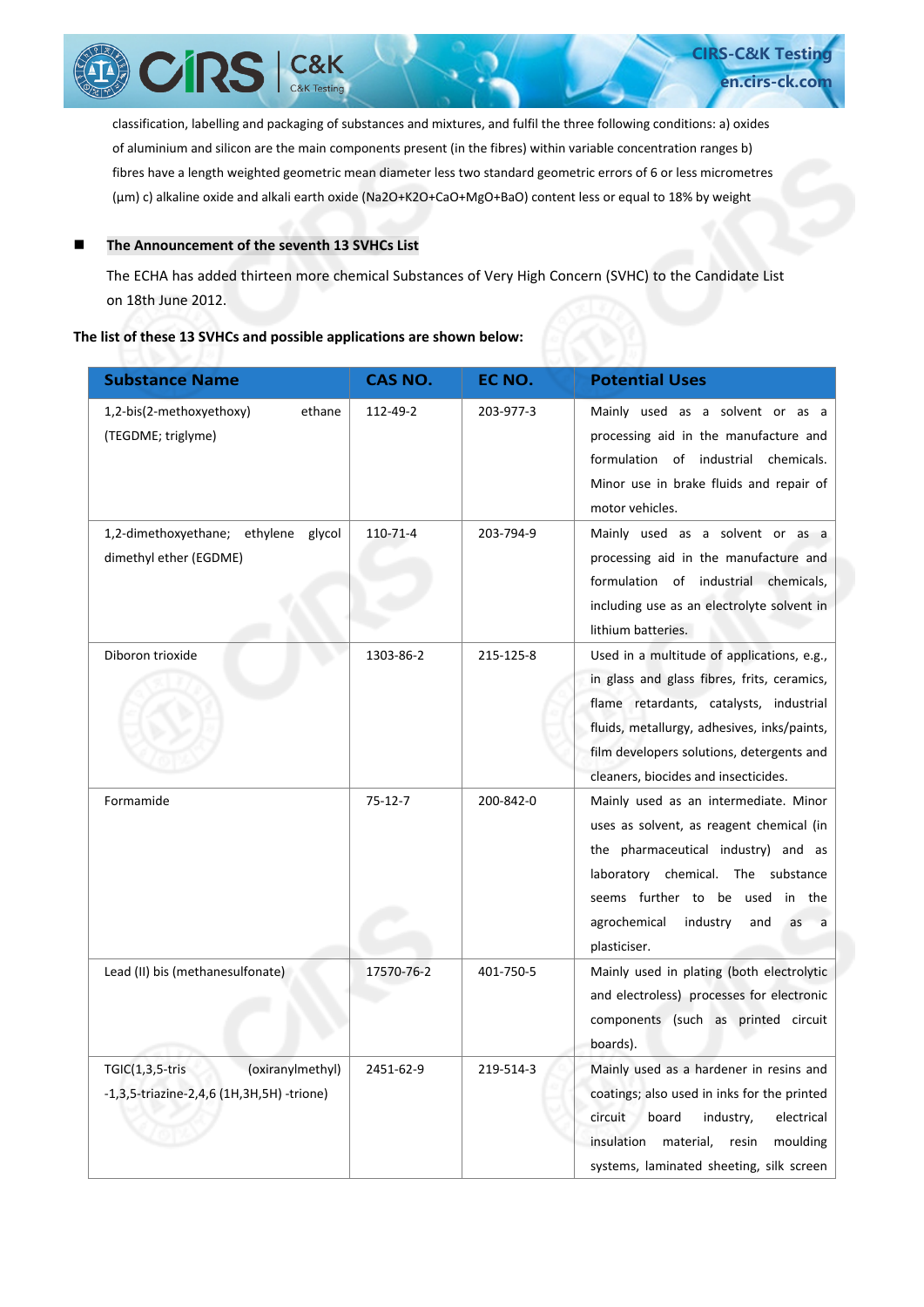

## **CIRS-C&K Testing en.cirs-ck.com**

|                                                                                                                                                                      |                |           | printing coatings, tools, adhesives, lining<br>materials and stabilisers for plastics.                                                                                                                                                                                                                                                                  |
|----------------------------------------------------------------------------------------------------------------------------------------------------------------------|----------------|-----------|---------------------------------------------------------------------------------------------------------------------------------------------------------------------------------------------------------------------------------------------------------------------------------------------------------------------------------------------------------|
| $\beta$ -TGIC(1,3,5-tris[(2S<br>and2R)-2,3-epoxypropyl]-1,3,5-triazine-2,<br>4,6-(1H,3H,5H)-trione)                                                                  | 59653-74-6     | 423-400-0 | Mainly used as a hardener in resins and<br>coatings; also used in inks for the printed<br>board<br>electrical<br>circuit<br>industry,<br>insulation<br>material,<br>moulding<br>resin<br>systems, laminated sheeting, silk screen<br>printing coatings, tools, adhesives, lining<br>materials and stabilisers for plastics.                             |
| 4,4'-bis(dimethylamino)<br>benzophenone(Michler's ketone)                                                                                                            | 90-94-8        | 202-027-5 | Intermediate in the manufacture of<br>triphenylmethane<br>dyes<br>and<br>other<br>substances.<br>Further potential<br>uses<br>include as additive (photosensitiser) in<br>dry<br>dyes<br>and<br>pigments, in<br>film<br>products, as a process chemical in the<br>production of electronic circuit boards, in<br>research and development applications. |
| N,N,N',N'-tetramethyl-4,4'-methylenedia<br>niline (Michler's base)                                                                                                   | $101 - 61 - 1$ | 202-959-2 | Intermediate in the manufacture of dyes<br>and other substances. Used also as<br>chemical reagent in research<br>and<br>development.                                                                                                                                                                                                                    |
| [4-[4,4'-bis(dimethylamino)<br>benzhydrylidene]<br>cyclohexa-2,<br>5-dien-1-ylidene]<br>dimethylammonium<br>chloride (C.I. Basic Violet 3) <sup>1</sup>              | 548-62-9       | 208-953-6 | Used mainly for paper colouring and inks<br>supplied in printer cartridges and ball<br>pens. Further uses include staining of<br>dried plants, marker for increasing the<br>visibility of liquids, staining in microbial<br>and clinical laboratories.                                                                                                  |
| [4-[[4-anilino-1-naphthyl][4-(dimethylami<br>no)phenyl]methylene]cyclohexa-2,5-dien<br>-1-ylidene] dimethylammonium chloride<br>(C.I. Basic Blue $26$ ) <sup>1</sup> | 2580-56-5      | 219-943-6 | Used in the production of inks, cleaners,<br>and coatings, as well as for dyeing of<br>packaging,<br>textiles,<br>plastic<br>paper,<br>products, and other types of articles. It is<br>also used in diagnostic and analytical<br>applications.                                                                                                          |
| α, α-Bis[4-(dimethylamino) phenyl]-4<br>(phenylamino)naphthalene -1-methanol<br>(C.I. Solvent Blue 4) <sup>1</sup>                                                   | 6786-83-0      | 229-851-8 | Mainly used in the production of printing<br>and writing inks, for dyeing of paper and<br>in mixtures such as windscreen washing<br>agents.                                                                                                                                                                                                             |
| 4,4'-bis(dimethylamino)-4"-(methylamin<br>o)trityl alcohol <sup>1</sup>                                                                                              | $561 - 41 - 1$ | 209-218-2 | Used in the production of writing inks<br>and potentially in the production of other<br>inks, as well as for dyeing of a variety of<br>materials.                                                                                                                                                                                                       |

## **The Announcement of the eighth 54 SVHCs List**

The ECHA has added fifty-four more chemical Substances of Very High Concern (SVHC) to the Candidate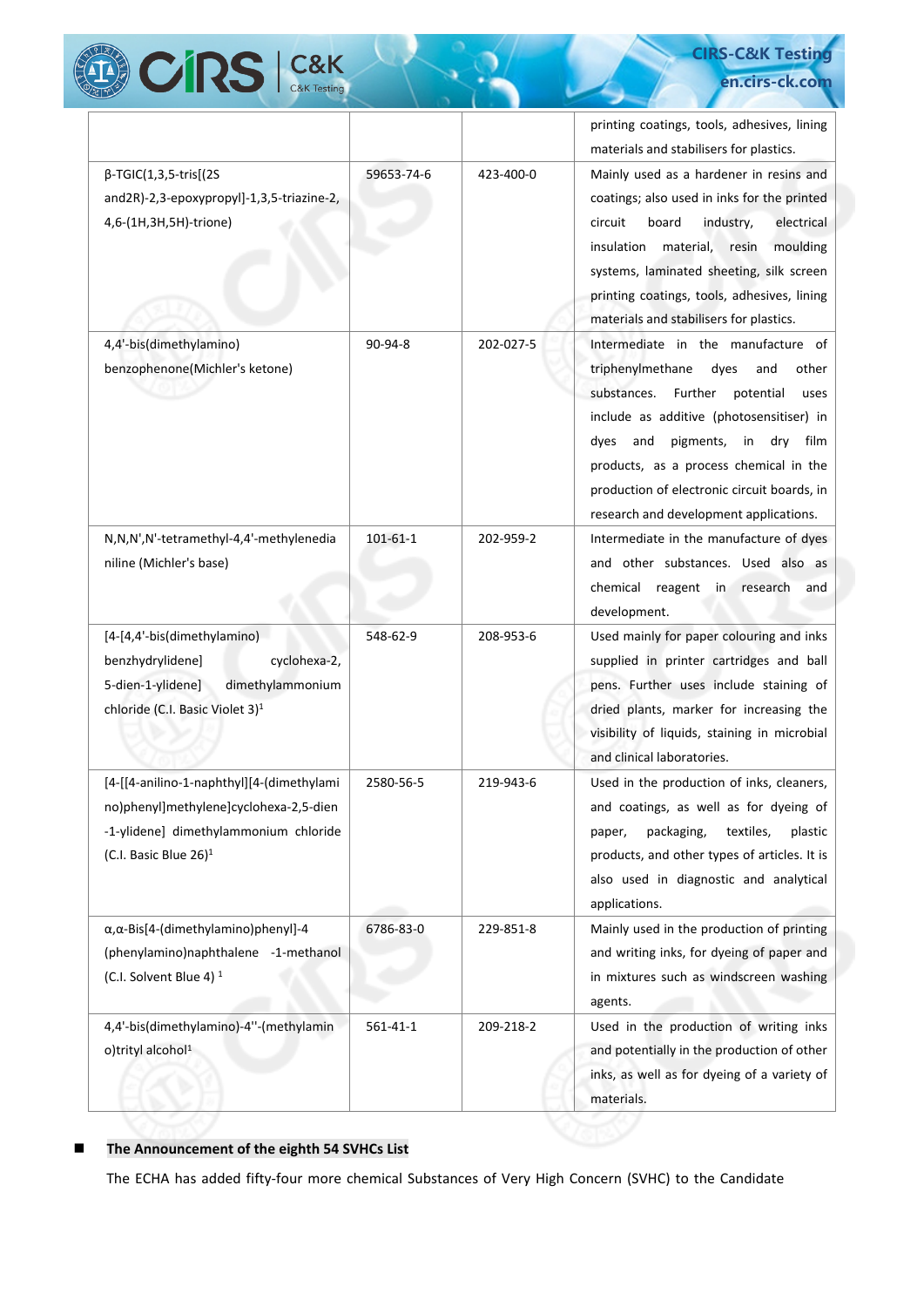List on 19th December 2012.

 $\left(\prod_{i=1}^n\left(\prod_{j=1}^n\right)^{n}\right)$ 

**CIRS** C&K

## **The list of these 54 SVHCs and possible applications are shown below:**

| <b>Substance name</b>                    | EC No.     | <b>CAS No.</b>  | <b>SVHC property</b>                     |
|------------------------------------------|------------|-----------------|------------------------------------------|
| Bis(pentabromophenyl) ether              | 214-604-9  | 1163-19-5       | PBT; vPvB                                |
| (decabromodiphenyl                       |            |                 |                                          |
| ether; DecaBDE)                          |            |                 |                                          |
| Pentacosafluorotridecanoic acid          | 276-745-2  | 72629-94-8      | vPvB                                     |
| Tricosafluorododecanoic acid             | 206-203-2  | 307-55-1        | vPvB                                     |
| Henicosafluoroundecanoic acid            | 218-165-4  | 2058-94-8       | vPvB                                     |
| Heptacosafluorotetradecanoic acid        | 206-803-4  | 376-06-7        | vPvB                                     |
| Diazene-1,2-dicarboxamide                | 204-650-8  | 123-77-3        | Equivalent level of concern having       |
| (C,C'-azodi(formamide))                  |            |                 | probable serious effects to human health |
| Cyclohexane-1,2-dicarboxylic anhydride   | 201-604-9, | $85 - 42 - 7$ , | Equivalent level of concern having       |
| $[1]$                                    | 236-086-3, | 13149-00-3,     | probable serious effects to human health |
| cis-cyclohexane-1,2-dicarboxylic         | 238-009-9  | 14166-21-3      |                                          |
| anhydride [2]                            |            |                 |                                          |
| trans-cyclohexane-1,2-dicarboxylic       |            |                 |                                          |
| anhydride [3]                            |            |                 |                                          |
| [The individual cis- [2] and trans- [3]  |            |                 |                                          |
| isomer                                   |            |                 |                                          |
| substances and all possible combinations |            |                 |                                          |
| of the                                   |            |                 |                                          |
| cis- and trans-isomers [1] are covered   |            |                 |                                          |
| by this entry].                          |            |                 |                                          |
| Hexahydromethylphthalic anhydride [1],   | 247-094-1, | 25550-51-0,     | Equivalent level of concern having       |
| Hexahydro-4-methylphthalic anhydride     | 243-072-0, | 19438-60-9,     | probable serious effects to human health |
| $[2],$                                   | 256-356-4, | 48122-14-1,     |                                          |
| Hexahydro-1-methylphthalic anhydride     | 260-566-1  | 57110-29-9      |                                          |
| $[3],$                                   |            |                 |                                          |
| Hexahydro-3-methylphthalic               |            |                 |                                          |
| anhydride [4]                            |            |                 |                                          |
| [The individual isomers [2], [3] and [4] |            |                 |                                          |
| (including their cis- and trans- stereo  |            |                 |                                          |
| isomeric forms) and all possible         |            |                 |                                          |
| combinations of the isomers [1] are      |            |                 |                                          |
| covered by this entry]                   |            |                 |                                          |

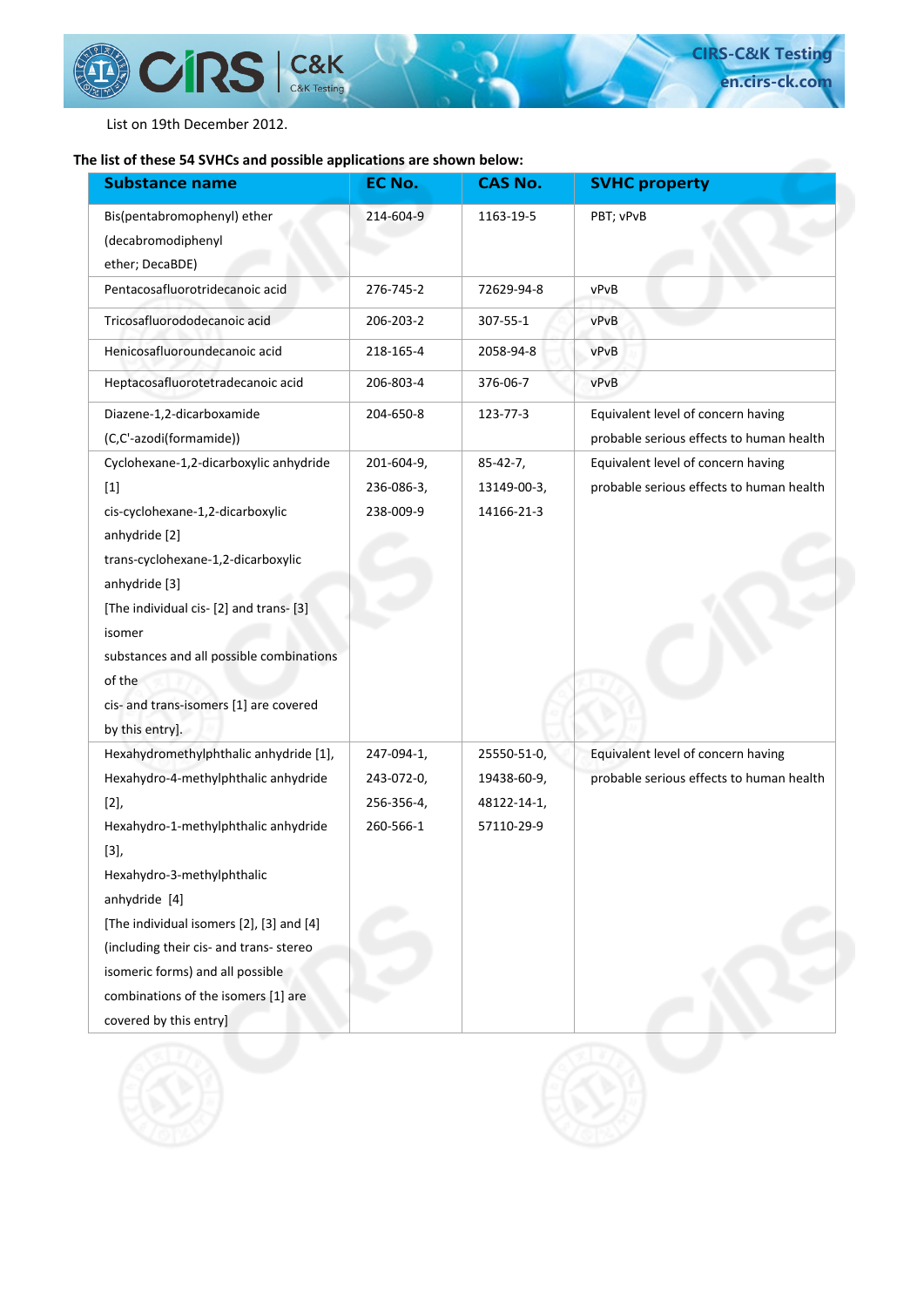| <b>TRST</b><br>C&K Testing                                                                                                                                                                                                                                                                                                                                    |           |               | en.cirs-ck.com                                                                       |
|---------------------------------------------------------------------------------------------------------------------------------------------------------------------------------------------------------------------------------------------------------------------------------------------------------------------------------------------------------------|-----------|---------------|--------------------------------------------------------------------------------------|
| 4-Nonylphenol, branched and linear<br>[substances with a linear and/or<br>branched alkyl chain with a carbon<br>number of 9 covalently bound in position<br>4 to phenol, covering also UVCB- and<br>well-defined substances which include<br>any of the individual isomers or a<br>combination thereof]                                                       |           |               | Equivalent level of concern having<br>probable serious effects to the<br>environment |
| 4-(1,1,3,3-tetramethylbutyl)phenol,<br>ethoxylated<br>[covering well-defined substances and<br>UVCB substances, polymers and<br>homologues]                                                                                                                                                                                                                   |           |               | Equivalent level of concern having<br>probable serious effects to the<br>environment |
| Methoxyacetic acid                                                                                                                                                                                                                                                                                                                                            | 210-894-6 | 625-45-6      | Toxic for reproduction                                                               |
| N,N-dimethylformamide                                                                                                                                                                                                                                                                                                                                         | 200-679-5 | $68 - 12 - 2$ | Toxic for reproduction                                                               |
| Dibutyltin dichloride (DBTC)                                                                                                                                                                                                                                                                                                                                  | 211-670-0 | 683-18-1      | Toxic for reproduction                                                               |
| Lead monoxide (Lead oxide)                                                                                                                                                                                                                                                                                                                                    | 215-267-0 | 1317-36-8     | Toxic for reproduction                                                               |
| Orange lead (Lead tetroxide)                                                                                                                                                                                                                                                                                                                                  | 215-235-6 | 1314-41-6     | Toxic for reproduction                                                               |
| Lead bis(tetrafluoroborate)                                                                                                                                                                                                                                                                                                                                   | 237-486-0 | 13814-96-5    | Toxic for reproduction                                                               |
| Trilead bis(carbonate)dihydroxide                                                                                                                                                                                                                                                                                                                             | 215-290-6 | 1319-46-6     | Toxic for reproduction                                                               |
| Lead titanium trioxide                                                                                                                                                                                                                                                                                                                                        | 235-038-9 | 12060-00-3    | Toxic for reproduction                                                               |
| Lead titanium zirconium oxide                                                                                                                                                                                                                                                                                                                                 | 235-727-4 | 12626-81-2    | Toxic for reproduction                                                               |
| Silicic acid, lead salt                                                                                                                                                                                                                                                                                                                                       | 234-363-3 | 11120-22-2    | Toxic for reproduction                                                               |
| Silicic acid (H2Si2O5), barium salt (1:1),<br>lead-doped<br>[with lead (Pb) content above the<br>applicable generic concentration limit for<br>'toxicity for reproduction' Repr. 1A (CLP)<br>or category 1 (DSD); the substance is a<br>member of the group entry of lead<br>compounds, with index number<br>082-001-00-6 in Regulation (EC) No<br>1272/2008] | 272-271-5 | 68784-75-8    | Toxic for reproduction                                                               |
| 1-bromopropane (n-propyl bromide)                                                                                                                                                                                                                                                                                                                             | 203-445-0 | 106-94-5      | Toxic for reproduction                                                               |
| Methyloxirane (Propylene oxide)                                                                                                                                                                                                                                                                                                                               | 200-879-2 | 75-56-9       | Carcinogenic; Mutagenic                                                              |
| 1,2-Benzenedicarboxylic acid,                                                                                                                                                                                                                                                                                                                                 | 284-032-2 | 84777-06-0    | Toxic for reproduction                                                               |
| dipentylester, branched and linear                                                                                                                                                                                                                                                                                                                            |           |               |                                                                                      |
| Diisopentylphthalate (DIPP)                                                                                                                                                                                                                                                                                                                                   | 210-088-4 | 605-50-5      | Toxic for reproduction                                                               |
| N-pentyl-isopentylphthalate                                                                                                                                                                                                                                                                                                                                   |           | 776297-69-9   | Toxic for reproduction                                                               |
| 1,2-diethoxyethane                                                                                                                                                                                                                                                                                                                                            | 211-076-1 | 629-14-1      | Toxic for reproduction                                                               |

**CIRS-C&K Testing**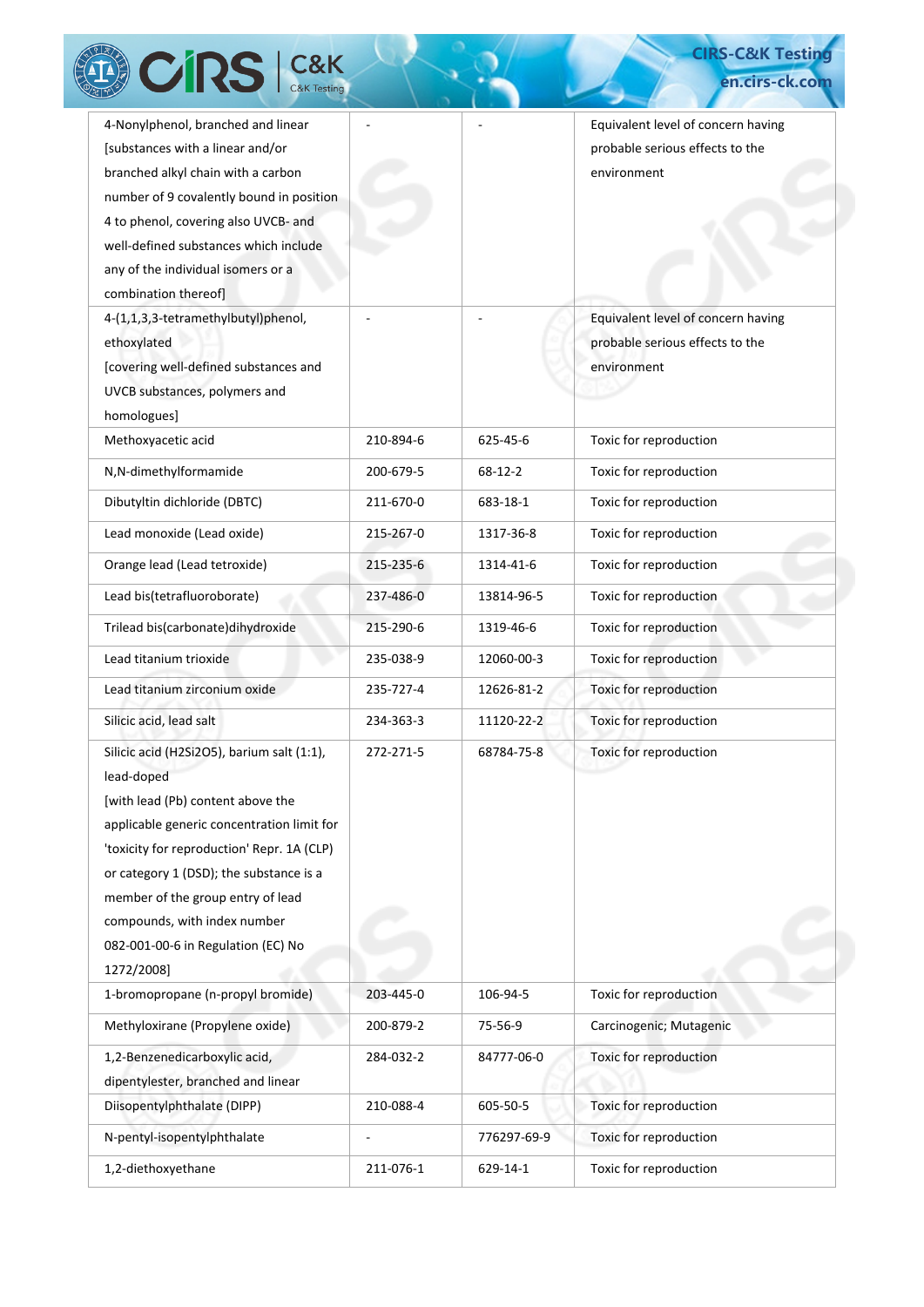| CRS C&K                                                |           |               | <b>CIRS-C&amp;K Testing</b> |
|--------------------------------------------------------|-----------|---------------|-----------------------------|
|                                                        |           |               | en.cirs-ck.com              |
| Acetic acid, lead salt, basic                          | 257-175-3 | 51404-69-4    | Toxic for reproduction      |
| Lead oxide sulfate                                     | 234-853-7 | 12036-76-9    | Toxic for reproduction      |
| [Phthalato(2-)]dioxotrilead                            | 273-688-5 | 69011-06-9    | Toxic for reproduction      |
| Dioxobis(stearato)trilead                              | 235-702-8 | 12578-12-0    | Toxic for reproduction      |
| Fatty acids, C16-18, lead salts                        | 292-966-7 | 91031-62-8    | Toxic for reproduction      |
| Lead cynamidate                                        | 244-073-9 | 20837-86-9    | Toxic for reproduction      |
| Lead dinitrate                                         | 233-245-9 | 10099-74-8    | Toxic for reproduction      |
| Pentalead tetraoxide sulphate                          | 235-067-7 | 12065-90-6    | Toxic for reproduction      |
| Pyrochlore, antimony lead yellow                       | 232-382-1 | 8012-00-8     | Toxic for reproduction      |
| Sulfurous acid, lead salt, dibasic                     | 263-467-1 | 62229-08-7    | Toxic for reproduction      |
| Tetraethyllead                                         | 201-075-4 | 78-00-2       | Toxic for reproduction      |
| Tetralead trioxide sulphate                            | 235-380-9 | 12202-17-4    | Toxic for reproduction      |
| Trilead dioxide phosphonate                            | 235-252-2 | 12141-20-7    | Toxic for reproduction      |
| Furan                                                  | 203-727-3 | 110-00-9      | Carcinogenic                |
| Diethyl sulphate                                       | 200-589-6 | 64-67-5       | Carcinogenic; Mutagenic     |
| Dimethyl sulphate                                      | 201-058-1 | 77-78-1       | Carcinogenic                |
| 3-ethyl-2-methyl-2-(3-methylbutyl)-1,3-o<br>xazolidine | 421-150-7 | 143860-04-2   | Toxic for reproduction      |
| Dinoseb (6-sec-butyl-2,4-dinitrophenol)                | 201-861-7 | 88-85-7       | Toxic for reproduction      |
| 4,4'-methylenedi-o-toluidine                           | 212-658-8 | 838-88-0      | Carcinogenic                |
| 4,4'-oxydianiline and its salts                        | 202-977-0 | 101-80-4      | Carcinogenic; Mutagenic     |
| 4-aminoazobenzene                                      | 200-453-6 | $60 - 09 - 3$ | Carcinogenic                |
| 4-methyl-m-phenylenediamine<br>(toluene-2,4-diamine)   | 202-453-1 | 95-80-7       | Carcinogenic                |
| 6-methoxy-m-toluidine (p-cresidine)                    | 204-419-1 | 120-71-8      | Carcinogenic                |
| Biphenyl-4-ylamine                                     | 202-177-1 | $92 - 67 - 1$ | Carcinogenic                |
| o-aminoazotoluene<br>[(4-o-tolylazo-o-toluidine])      | 202-591-2 | 97-56-3       | Carcinogenic                |
| o-toluidine                                            | 202-429-0 | 95-53-4       | Carcinogenic                |
| N-methylacetamide                                      | 201-182-6 | 79-16-3       | Toxic for reproduction      |
|                                                        |           |               |                             |

1. The last four SVHCs identification is based on the presence of the carcinogenic constituents Michler's ketone or Michler's base above the concentration limit for classifying the substances as carcinogenic (≥ 0.1 % weight/weight).

## ■ The Announcement of the ninth **6 SVHCs List**

The ECHA has added six more chemical Substances of Very High Concern (SVHC) to the Candidate List on 20th June 2013.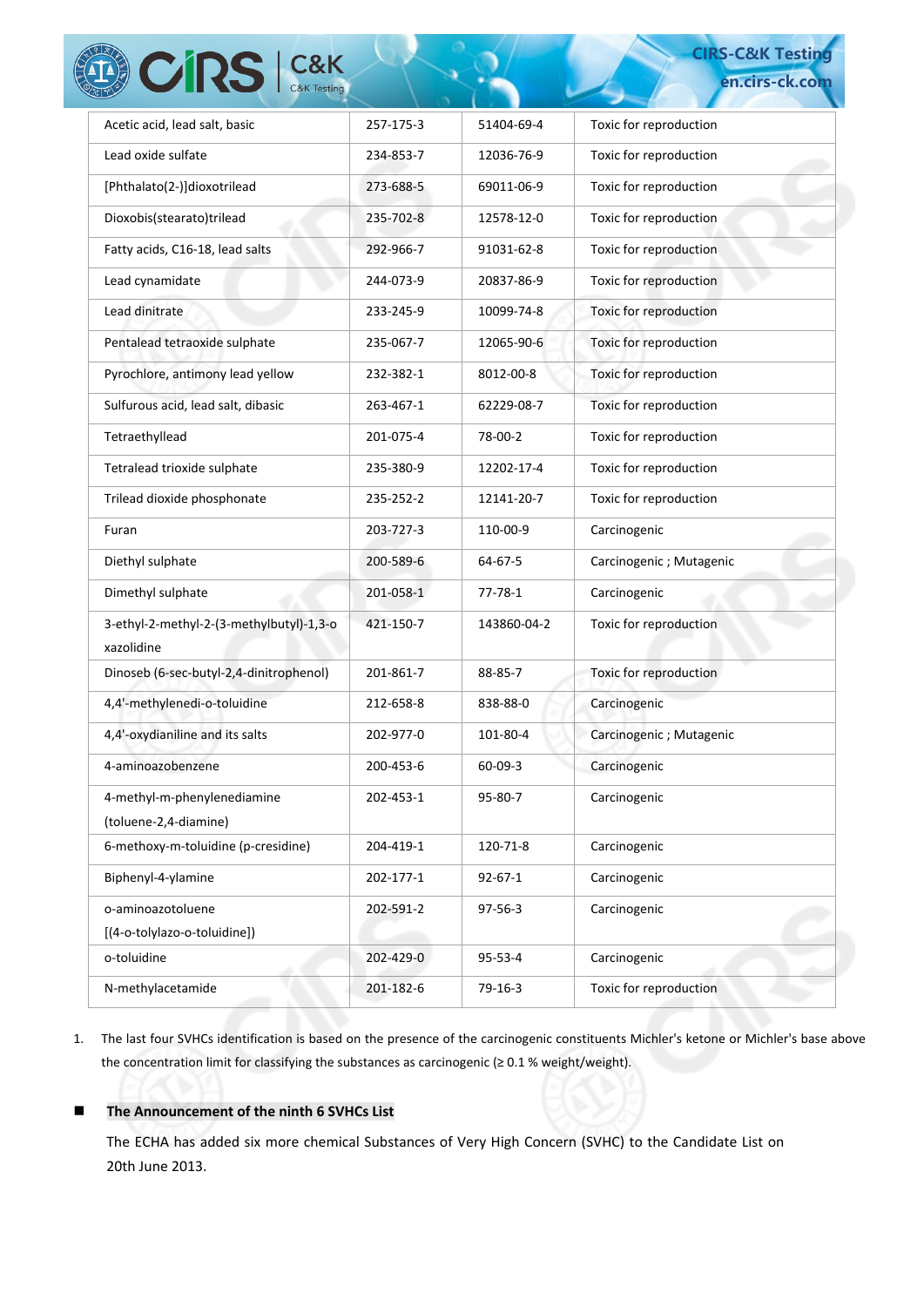

## **The list of these 6 SVHC and possible applications are shown below:**

| <b>Substance name</b>                                                                                                                                                                                                                     | EC No.    | <b>CAS No.</b> | <b>SVHC property</b>                                                                                                         |
|-------------------------------------------------------------------------------------------------------------------------------------------------------------------------------------------------------------------------------------------|-----------|----------------|------------------------------------------------------------------------------------------------------------------------------|
| Cadmium                                                                                                                                                                                                                                   | 231-152-8 | 7440-43-9      | Carcinogenic (Article 57a); Equivalent<br>level of concern having probable serious<br>effects to human health (Article 57 f) |
| Cadmium oxide                                                                                                                                                                                                                             | 215-146-2 | 1306-19-0      | Carcinogenic (Article 57a); Equivalent<br>level of concern having probable serious<br>effects to human health (Article 57 f) |
| Ammonium<br>pentadecafluorooctanoate<br>(APFO)                                                                                                                                                                                            | 223-320-4 | 3825-26-1      | Toxic for reproduction (Article 57 c); PBT<br>(Article 57 d)                                                                 |
| Pentadecafluorooctanoic<br>acid (PFOA)                                                                                                                                                                                                    | 206-397-9 | 335-67-1       | Toxic for reproduction (Article 57 c); PBT<br>(Article 57 d)                                                                 |
| Dipentyl phthalate (DPP)                                                                                                                                                                                                                  | 205-017-9 | 131-18-0       | Toxic for reproduction (Article 57 c)                                                                                        |
| 4-Nonylphenol, branched and<br>linear,<br>ethoxylated[substances with a<br>linear and/or branched alkyl chain with<br>a carbon number of 9 covalently bound<br>in<br>position 4 to phenol, ethoxylated<br>covering UVCB- and well-defined |           |                | Equivalent level of concern<br>having<br>effects<br>probable<br>serious<br>to<br>the<br>environment (Article 57 f)           |
| substances, polymers and homologues,<br>which include any of the individual<br>isomers and/or combinations thereof]                                                                                                                       |           |                |                                                                                                                              |

**CIRS-C&K Testi en.cirs-ck.c** 

## **The Announcement of the tenth 7 SVHCs List**

The ECHA has added seven more chemical Substances of Very High Concern (SVHC) to the Candidate List on 16th December 2013.

#### **The list of these 7 SVHCs and possible applications are shown below:**

| <b>Substance name</b>                          | EC No.    | <b>CAS No.</b> | <b>SVHC property</b>                  |
|------------------------------------------------|-----------|----------------|---------------------------------------|
| <b>Disodium</b>                                |           |                |                                       |
| 4-amino-3-[[4'-[(2,4-diaminophenyl)azo]        |           |                |                                       |
| $[1,1'-bipheny$ ]-4-yl]azo]                    | 217-710-3 | 1937-37-7      | Carcinogenic (Article 57a)            |
| -5-hydroxy-6-(phenylazo)                       |           |                |                                       |
| naphthalene-2,7-disulphonate(C.I. Direct       |           |                |                                       |
| Black 38)                                      |           |                |                                       |
| Trixylyl phosphate                             | 246-677-8 | 25155-23-1     | Toxic for reproduction (Article 57 c) |
| Disodium $3,3'$ -[[1,1'-biphenyl]-4,4'-diylbis |           |                |                                       |
| (azo)]bis(4-aminonaphthalene-1-sulphon         | 209-358-4 | 573-58-0       | Carcinogenic (Article 57a)            |
| ate)                                           |           |                |                                       |
| (C.I. Direct Red 28)                           |           |                |                                       |
| Dihexyl phthalate                              | 201-559-5 | 84-75-3        | Toxic for reproduction (Article 57 c) |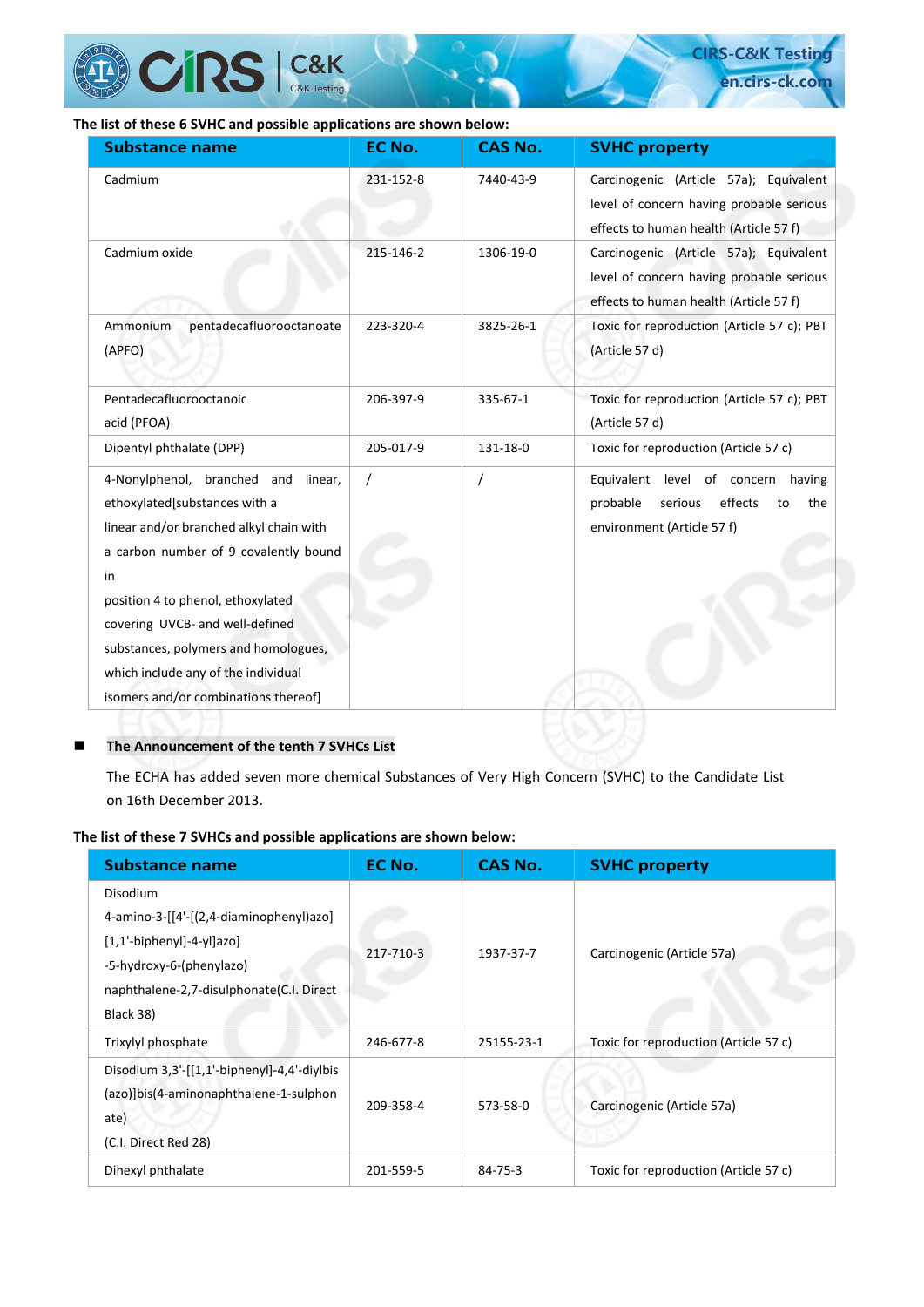| $C&K$<br>C&K Testing<br><b>CIRS</b>              |           |                | <b>CIRS-C&amp;K Testing</b><br>en.cirs-ck.com                                                                                |
|--------------------------------------------------|-----------|----------------|------------------------------------------------------------------------------------------------------------------------------|
| Imidazolidine-2-thione;<br>2-imidazoline-2-thiol | 202-506-9 | $96 - 45 - 7$  | Toxic for reproduction (Article 57 c)                                                                                        |
| Cadmium sulphide                                 | 215-147-8 | 1306-23-6      | Carcinogenic (Article 57a); Equivalent<br>level of concern having probable serious<br>effects to human health (Article 57 f) |
| Lead di(acetate)                                 | 206-104-4 | $301 - 04 - 2$ | Toxic for reproduction (Article 57 c)                                                                                        |

## **The Announcement of the eleventh 4 SVHCs List**

The ECHA has added four more chemical Substances of Very High Concern (SVHC) to the Candidate List on 16th June 2014.

## **The list of these 4 SVHCs and SVHC property are shown below:**

| <b>Substance name</b>                       | EC No.     | <b>CAS No.</b> | <b>SVHC property</b>                     |
|---------------------------------------------|------------|----------------|------------------------------------------|
| Cadmium chloride                            | 233-296-7  | 10108-64-2     | Carcinogenic (Article 57a);              |
|                                             |            |                | Mutagenic (Article 57b);                 |
|                                             |            |                | Toxic for reproduction (Article<br>57c); |
|                                             |            |                | Equivalent level of concern<br>having    |
|                                             |            |                | probable serious effects to human health |
|                                             |            |                | (Article 57 f)                           |
| 1,2-Benzenedicarboxylic<br>dihexyl<br>acid, | 271-093-5  | 68515-50-4     | Toxic for reproduction (Article 57 c)    |
| ester, branched and linear                  |            |                |                                          |
| Sodium peroxometaborate                     | 231-556-4  | 7632-04-4      | Toxic for reproduction (Article 57 c)    |
| Sodium perborate; perboric acid, sodium     | 239-172-9; |                | Toxic for reproduction (Article 57 c)    |
| salt                                        | 234-390-0  |                |                                          |

#### **The Announcement of the 12th 6 SVHCs List**

The ECHA has added six more chemical Substances of Very High Concern (SVHC) to the Candidate List on 17th December 2014.

## **The list of these 6 SVHCs and SVHC property are shown below:**

| <b>Substance name</b> | EC No.    | <b>CAS No.</b> | <b>SVHC property</b>                     |
|-----------------------|-----------|----------------|------------------------------------------|
| Cadmium fluoride      | 232-222-0 | 7790-79-6      | Carcinogenic (Article 57 a);             |
|                       |           |                | Mutagenic (Article 57 b);                |
|                       |           |                | Toxic for reproduction (Article 57 c);   |
|                       |           |                | Equivalent level of concern<br>having    |
|                       |           |                | probable serious effects to human health |
|                       |           |                | (Article 57 f)                           |
| Cadmium sulphate      | 233-331-6 | 10124-36-4;    | Carcinogenic (Article 57 a);             |
|                       |           | 31119-53-6     | Mutagenic (Article 57 b);                |
|                       |           |                | Toxic for reproduction (Article 57 c);   |
|                       |           |                | Equivalent level of concern<br>having    |
|                       |           |                | probable serious effects to human health |
|                       |           |                | (Article 57 f)                           |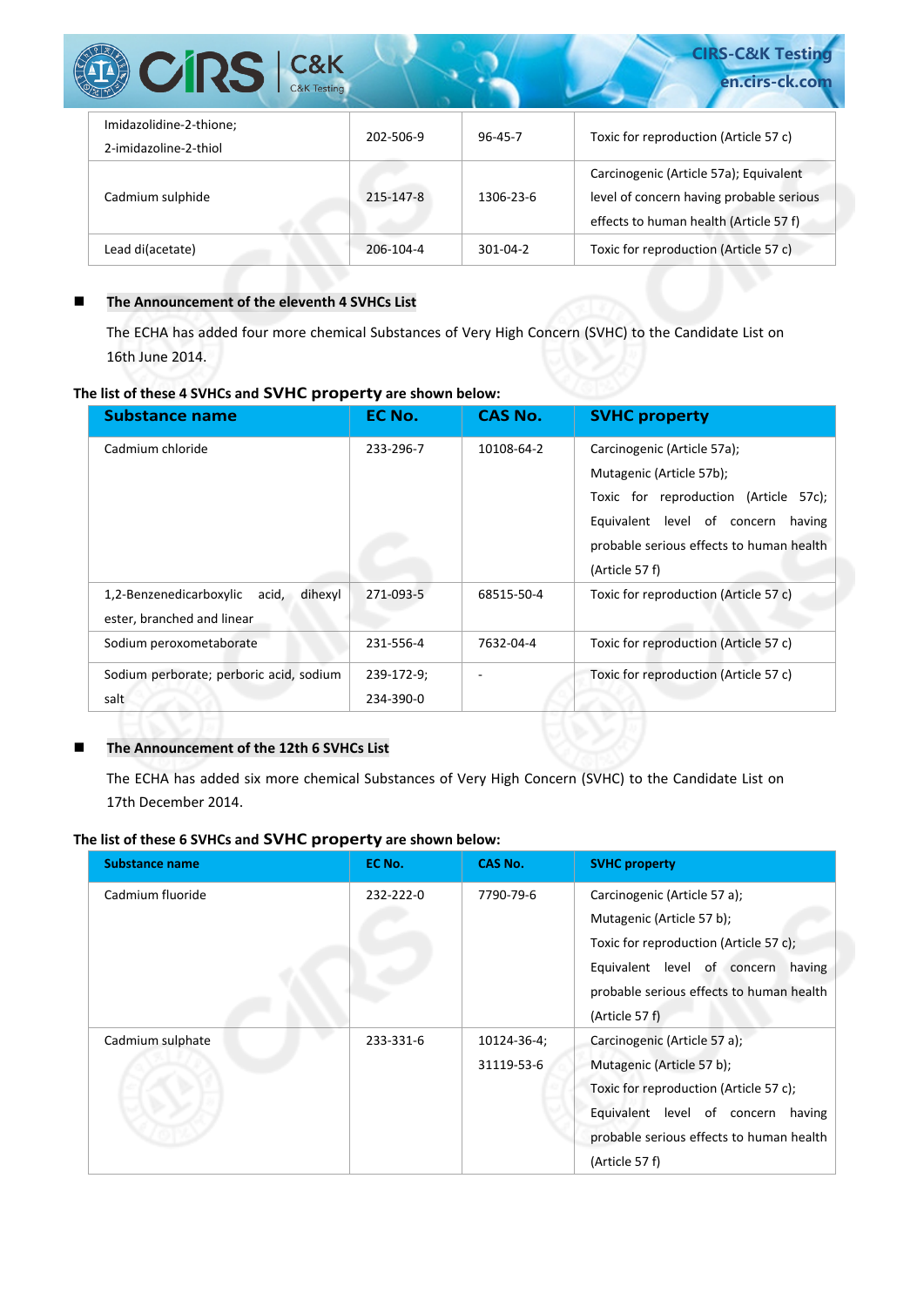| <b>CRS</b> C&K                                                                                                                                     |           |            | <b>CIRS-C&amp;K Testing</b><br>en.cirs-ck.com |
|----------------------------------------------------------------------------------------------------------------------------------------------------|-----------|------------|-----------------------------------------------|
| 2-benzotriazol-2-yl-4,6-di-tert-butylphen<br>ol (UV-320)                                                                                           | 223-346-6 | 3846-71-7  | PBT (Article 57 d);<br>vPvB (Article 57 e)    |
| 2-(2H-benzotriazol-2-yl)-4,6-<br>ditertpentylphenol (UV-328)                                                                                       | 247-384-8 | 25973-55-1 | PBT (Article 57 d);<br>vPvB (Article 57 e)    |
| 2-ethylhexyl<br>10-ethyl-4,4-dioctyl-7-oxo-8-oxa-3,5-<br>dithia-4-stannatetradecanoate (DOTE)                                                      | 239-622-4 | 15571-58-1 | Toxic for reproduction (Article 57 c)         |
| 2-ethylhexyl<br>reaction.<br>of<br>mass<br>10-ethyl-4,4-dioctyl-7-<br>oxo-8-oxa-3,5-dithia-4-stannatetradecan<br>oate and 2-ethylhexyl 10-ethyl-4- |           |            | Toxic for reproduction (Article 57 c)         |
| [[2-[(2-ethylhexyl)oxy]-2-oxoethyl]thio]<br>-4-octyl-7-oxo-8-oxa-3,5-dithia-4-<br>stannatetradecanoate (reaction mass of<br>DOTE and MOTE)         |           |            |                                               |

#### **The Announcement of the 13th 2 SVHCs List**

The ECHA has added two more chemical Substances of Very High Concern (SVHC) to the Candidate List on 15th June 2015.

## **The list of these 2 SVHCs and SVHC property are shown below:**

| <b>Substance name</b>                        | EC No.     | <b>CAS No.</b> | <b>SVHC property</b>                  |
|----------------------------------------------|------------|----------------|---------------------------------------|
| 1,2-benzenedicarboxylic<br>acid,             | 271-094-0; | 68515-51-5;    | Toxic for reproduction (Article 57 c) |
| di-C6-10-alkyl<br>esters;                    | 272-013-1  | 68648-93-1     |                                       |
| 1,2-benzenedicarboxylic<br>acid,<br>mixed    |            |                |                                       |
| decyl and hexyl and octyl diesters with ≥    |            |                |                                       |
| 0.3% of dihexyl phthalate (EC No.            |            |                |                                       |
| 201-559-5)                                   |            |                |                                       |
| 5-sec-butyl-2-(2,4-dimethylcyclohex-3-en     |            |                | vPvB (Article 57e)                    |
| $-1-yl$ )-5-                                 |            |                |                                       |
| $[1],$<br>methyl-1,3-dioxane                 |            |                |                                       |
| 5-sec-butyl-2-(4,6-dimethylcyclohex-3-en     |            |                |                                       |
| $-1-yl$ )-5-                                 |            |                |                                       |
| methyl-1,3-dioxane [2]                       |            |                |                                       |
| of<br>the<br>individual<br>[covering]<br>any |            |                |                                       |
| stereoisomers of [1] and [2] or any          |            |                |                                       |
| combination thereof]                         |            |                |                                       |

#### **The Announcement of the 14th 5 SVHCs List**

The ECHA has added five more chemical Substances of Very High Concern (SVHC) to the Candidate List on 17th December 2015.

#### **The list of these 5 SVHCs and SVHC property are shown below:**

| <b>Substance name</b><br><b>CAS No.</b><br><b>EC No.</b><br><b>SVHC property</b> |  |
|----------------------------------------------------------------------------------|--|
|----------------------------------------------------------------------------------|--|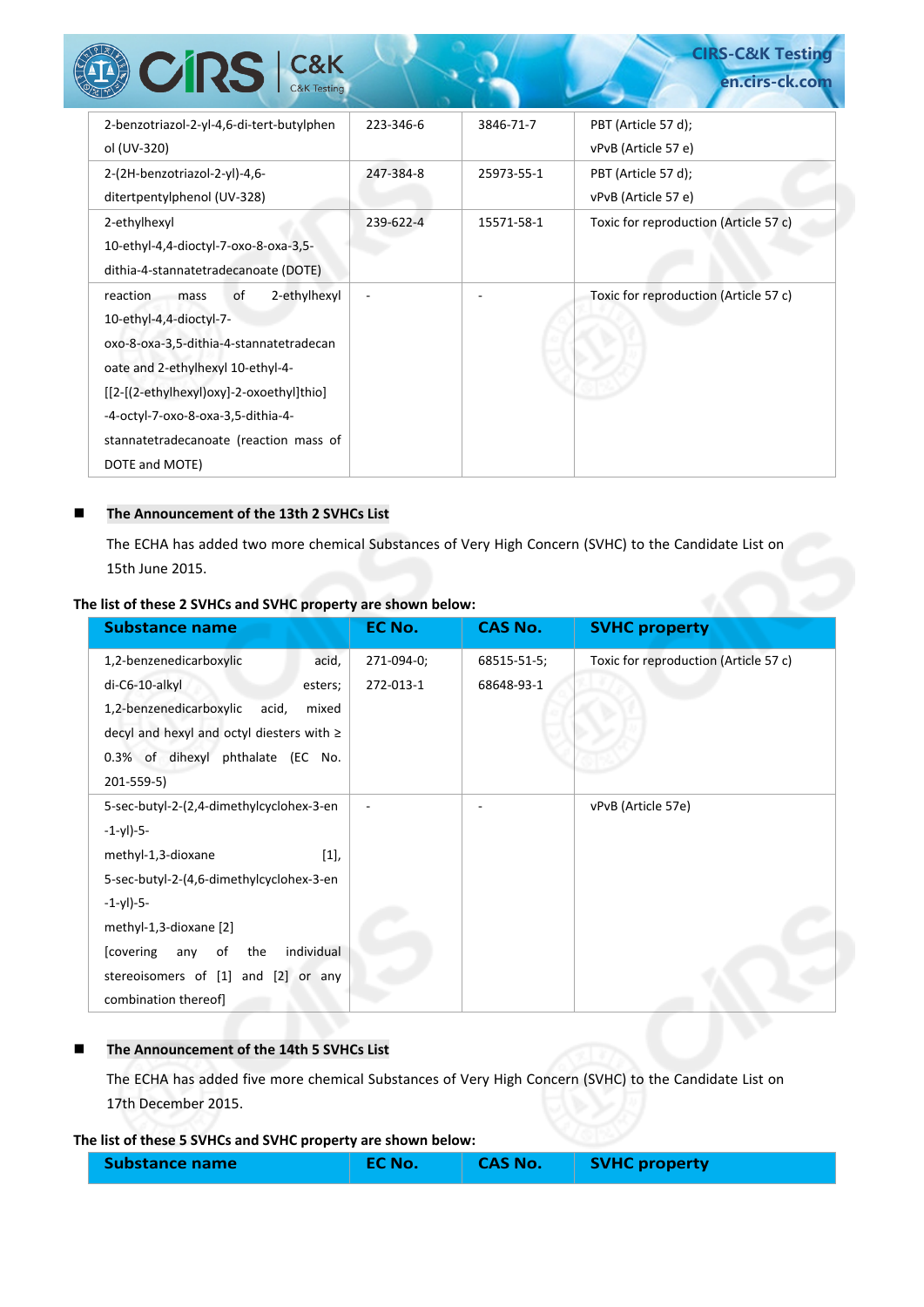| <b>CIRS</b> C&K                                                          |           |                                     | <b>CIRS-C&amp;K Testing</b><br>en.cirs-ck.com               |
|--------------------------------------------------------------------------|-----------|-------------------------------------|-------------------------------------------------------------|
| Nitrobenzene                                                             | 202-716-0 | 98-95-3                             | Toxic for reproduction (Article 57 c)                       |
| 2,4-di-tert-butyl-6-(5-chlorobenzotriazol-<br>2-yl)phenol (UV-327)       | 223-383-8 | 3864-99-1                           | vPvB (Article 57 e)                                         |
| 2-(2H-benzotriazol-2-yl)-4-(tert-butyl)-6-<br>(sec-butyl)phenol (UV-350) | 253-037-1 | 36437-37-3                          | vPvB (Article 57 e)                                         |
| 1,3-propanesultone                                                       | 214-317-9 | 1120-71-4                           | Carcinogenic (Article 57 a)                                 |
| Perfluorononan-1-oic-acid and its sodium<br>and<br>ammonium salts        | 206-801-3 | 375-95-1<br>21049-39-8<br>4149-60-4 | Toxic for reproduction (Article 57 c)<br>PBT (Article 57 d) |

## **The Announcement of the 15th 1 SVHC List**

The ECHA has added one more chemical Substances of Very High Concern (SVHC) to the Candidate List on 20th June 2016.

#### **The list of these 1 SVHCs and SVHC property are shown below:**

| Substance name     | EC No.    | <b>CAS No.</b> | <b>SVHC property</b>                 |
|--------------------|-----------|----------------|--------------------------------------|
| Benzo[def]chrysene | 200-028-5 | $50-32-8$      | Carcinogenic (Article 57a)           |
| (Benzo[a]pyrene)   |           |                | Mutagenic (Article 57b)              |
|                    |           |                | Toxic for reproduction (Article 57c) |
|                    |           |                | PBT (Article 57d)                    |
|                    |           |                | vPvB (Article 57e)                   |

## **The Announcement of the 16th 4 SVHC List**

The ECHA has added four more chemical Substances of Very High Concern (SVHC) to the Candidate List on 12th January 2017.

#### **The list of these 4 SVHCs and SVHC property are shown below:**

| <b>Substance name</b>                     | EC No.    | <b>CAS No.</b> | <b>SVHC property</b>                        |
|-------------------------------------------|-----------|----------------|---------------------------------------------|
| (bisphenol<br>4,4'-isopropylidenediphenol | 201-245-8 | $80 - 05 - 7$  | Toxic for reproduction (Article 57c)        |
| A; BPA)                                   |           |                | Endocrine disrupting properties (Article    |
|                                           |           |                | 57(f) - environment)                        |
|                                           |           |                | Endocrine disrupting properties (Article    |
|                                           |           |                | 57(f) - human health)                       |
| Nonadecafluorodecanoic acid (PFDA) and    | 206-400-3 | 335-76-2       | Toxic for reproduction (Article 57c)        |
| its sodium and ammonium salts             |           | 3830-45-3      | PBT (Article 57d)                           |
|                                           | 221-470-5 | 3108-42-7      |                                             |
| p-(1,1-dimethylpropyl)phenol              | 201-280-9 | 80-46-6        | of concern<br>Equivalent<br>level<br>having |
|                                           |           |                | effects<br>probable<br>serious<br>to        |
|                                           |           |                | environment (Article 57f)                   |
| 4-heptylphenol, branched<br>and<br>linear |           |                | level of concern<br>Equivalent<br>having    |
| [substances<br>with a<br>linear<br>and/or |           |                | probable<br>effects<br>serious<br>to        |
| branched alkyl chain with a carbon        |           |                | environment (Article 57f)                   |
| number<br>οf<br>7<br>covalently<br>bound  |           |                |                                             |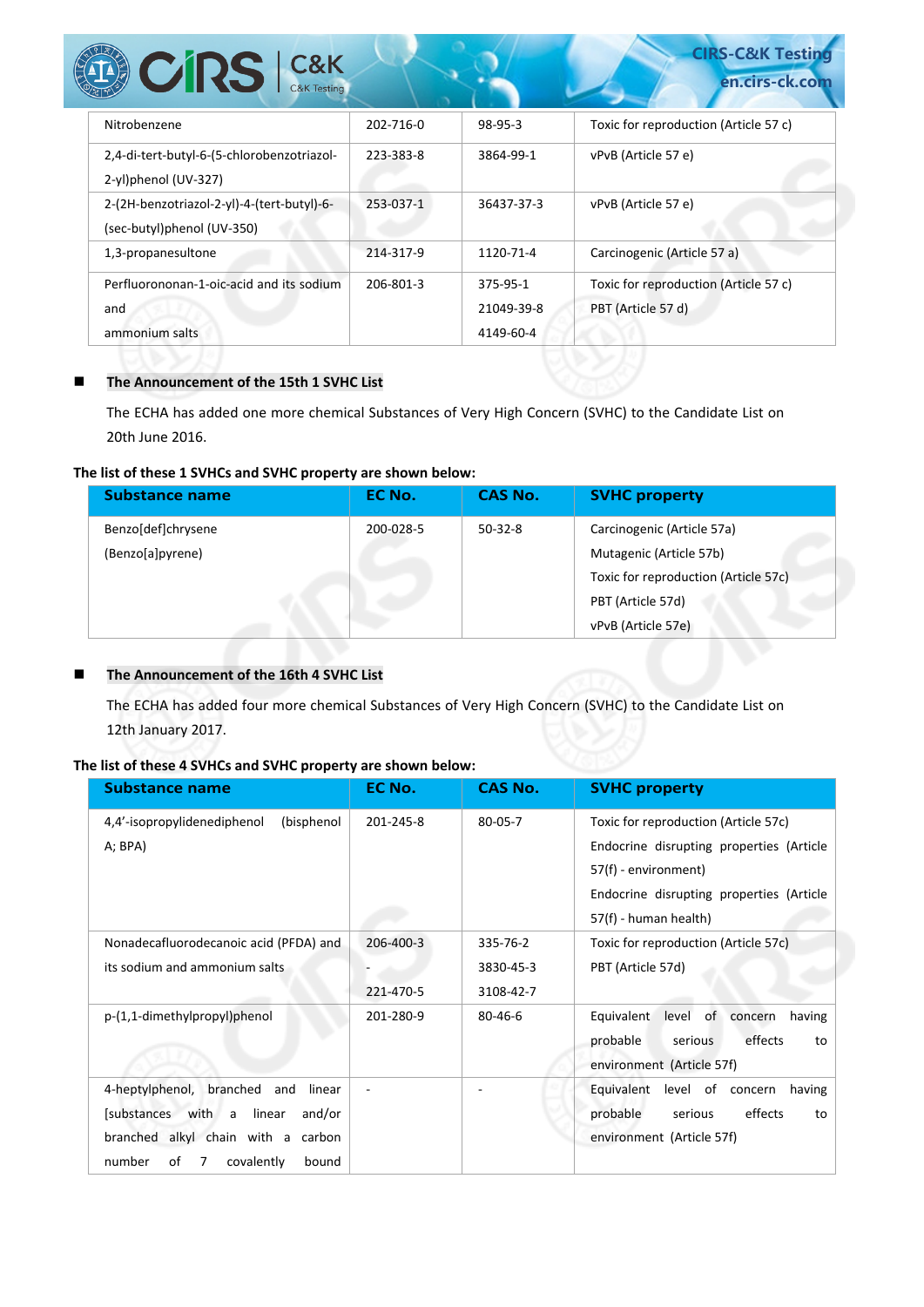| <b>CIRS</b> C&K                                                                | <b>CIRS-C&amp;K Testing</b><br>en.cirs-ck.com |
|--------------------------------------------------------------------------------|-----------------------------------------------|
| predominantly in position 4 to phenol,<br>covering also UVCB- and well-defined |                                               |
| substances which include any of the                                            |                                               |
| individual isomers or a combination<br>thereofl                                |                                               |

## **The Announcement of the 17th 1 SVHC List**

The ECHA has added one more chemical Substances of Very High Concern (SVHC) to the Candidate List on 7th July 2017.

#### **The list of one SVHC and SVHC property are shown below:**

| <b>Substance name</b>                    | EC No. | CAS No. | <b>SVHC property</b> |
|------------------------------------------|--------|---------|----------------------|
| Perfluorohexane-1-sulphonic acid and its |        | -       | vPvB (Article 57e)   |
| salts (PFHxS)                            |        |         |                      |

#### **The Announcement of the 18th 7 SVHC List**

The ECHA has added seven more chemical Substances of Very High Concern (SVHC) to the Candidate List on 15th January 2018.

#### **The list of these 7 SVHCs and SVHC property are shown below:**

| <b>Substance name</b> | EC No.    | <b>CAS No.</b> | <b>SVHC property</b>                                                                                                                                          |
|-----------------------|-----------|----------------|---------------------------------------------------------------------------------------------------------------------------------------------------------------|
| Chrysene              | 205-923-4 | 218-01-9       | (Article<br>Carcinogenic<br>57a)<br>PBT (Article 57d)                                                                                                         |
|                       |           |                | vPvB (Article 57e)                                                                                                                                            |
| Benz[a]anthracene     | 200-280-6 | $56 - 55 - 3$  | (Article<br>Carcinogenic<br>57a)<br>PBT (Article 57d)<br>vPvB (Article 57e)                                                                                   |
| Cadmium nitrate       | 233-710-6 | 10325-94-7     | (Article<br>Carcinogenic<br>57a)<br>Mutagenic (Article 57b)<br>Specific target organ<br>toxicity after repeated<br>exposure (Article 57(f) -<br>human health) |
| Cadmium hydroxide     | 244-168-5 | 21041-95-2     | Carcinogenic<br>(Article<br>57a)<br>Mutagenic (Article 57b)<br>Specific target organ<br>toxicity after repeated<br>exposure (Article 57(f) -<br>human health) |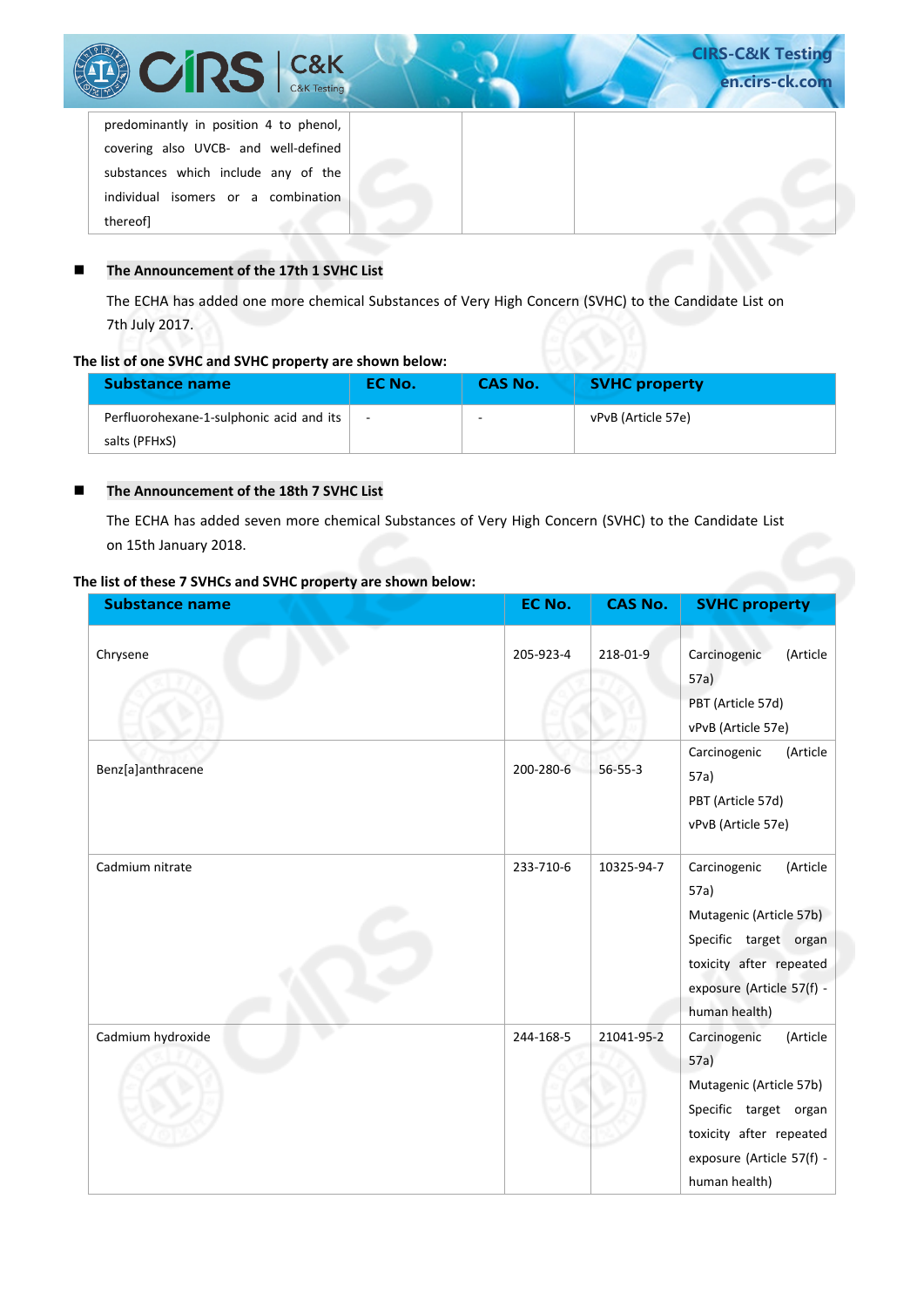|                                                                                                                                                                                                                     |           |          | <b>CIRS-COOR TESURE</b>                                                                                                                                       |
|---------------------------------------------------------------------------------------------------------------------------------------------------------------------------------------------------------------------|-----------|----------|---------------------------------------------------------------------------------------------------------------------------------------------------------------|
| <b>CRS</b> C&K                                                                                                                                                                                                      |           |          | en.cirs-ck.com                                                                                                                                                |
| Cadmium carbonate                                                                                                                                                                                                   | 208-168-9 | 513-78-0 | (Article<br>Carcinogenic<br>57a)<br>Mutagenic (Article 57b)<br>Specific target organ<br>toxicity after repeated<br>exposure (Article 57(f) -<br>human health) |
| 1,6,7,8,9,14,15,16,17,17,18,18-<br>Dodecachloropentacyclo[12.2.1.16,9.02,13.05,10]octadeca-7,15-diene<br>("Dechlorane Plus"TM) [covering any of its individual anti- and<br>syn-isomers or any combination thereof] |           |          | vPvB (Article 57e)                                                                                                                                            |
| Reaction products of 1,3,4-thiadiazolidine-2,5-dithione, formaldehyde<br>and 4-heptylphenol, branched and linear (RP-HP) [with $\geq 0.1\%$ w/w<br>4-heptylphenol, branched and linear                              |           |          | Endocrine<br>disrupting<br>properties (Article 57(f)<br>- environment)                                                                                        |

**CIRS-C&K Testing**

## **The Announcement of the 19th 10 SVHC List**

**REA** 

The ECHA has added ten more chemical Substances of Very High Concern (SVHC) to the Candidate List on 27th June 2018.

| <b>Substance name</b>                                | EC No.    | <b>CAS No.</b> | <b>SVHC property</b>                     |
|------------------------------------------------------|-----------|----------------|------------------------------------------|
| Octamethylcyclotetrasiloxane (D4)                    | 209-136-7 | 556-67-2       | PBT (Article 57d)                        |
|                                                      |           |                | vPvB (Article 57e)                       |
| Decamethylcyclopentasiloxane (D5)                    | 208-764-9 | 541-02-6       | PBT (Article 57d)                        |
|                                                      |           |                | vPvB (Article 57e)                       |
| Dodecamethylcyclohexasiloxane (D6)                   | 208-762-8 | 540-97-6       | PBT (Article 57d)                        |
|                                                      |           |                | vPvB (Article 57e)                       |
| Lead                                                 | 231-100-4 | 7439-92-1      | Toxic for reproduction (Article 57c)     |
| Disodium octaborate                                  | 234-541-0 | 12008-41-2     | Toxic for reproduction (Article 57c)     |
| Benzo[ghi]perylene                                   | 205-883-8 | 191-24-2       | PBT (Article 57d)                        |
|                                                      |           |                | vPvB (Article 57e)                       |
| Terphenyl hydrogenated                               | 262-967-7 | 61788-32-7     | vPvB (Article 57e)                       |
| Ethylenediamine (EDA)                                | 203-468-6 | 107-15-3       | Respiratory<br>sensitising<br>properties |
|                                                      |           |                | (Article 57(f) - human health)           |
| 1,2<br>anhydride<br>Benzene-1,2,4-tricarboxylic acid | 209-008-0 | 552-30-7       | Respiratory<br>sensitising<br>properties |
| (trimellitic anhydride) (TMA)                        |           |                | (Article 57(f) - human health)           |
| Dicyclohexyl phthalate (DCHP)                        | 201-545-9 | $84 - 61 - 7$  | Toxic for reproduction (Article 57c)     |
|                                                      |           |                | Endocrine<br>disrupting<br>properties    |
|                                                      |           |                | (Article 57(f) - human health)           |

**The Announcement of the 20th 6 SVHC List**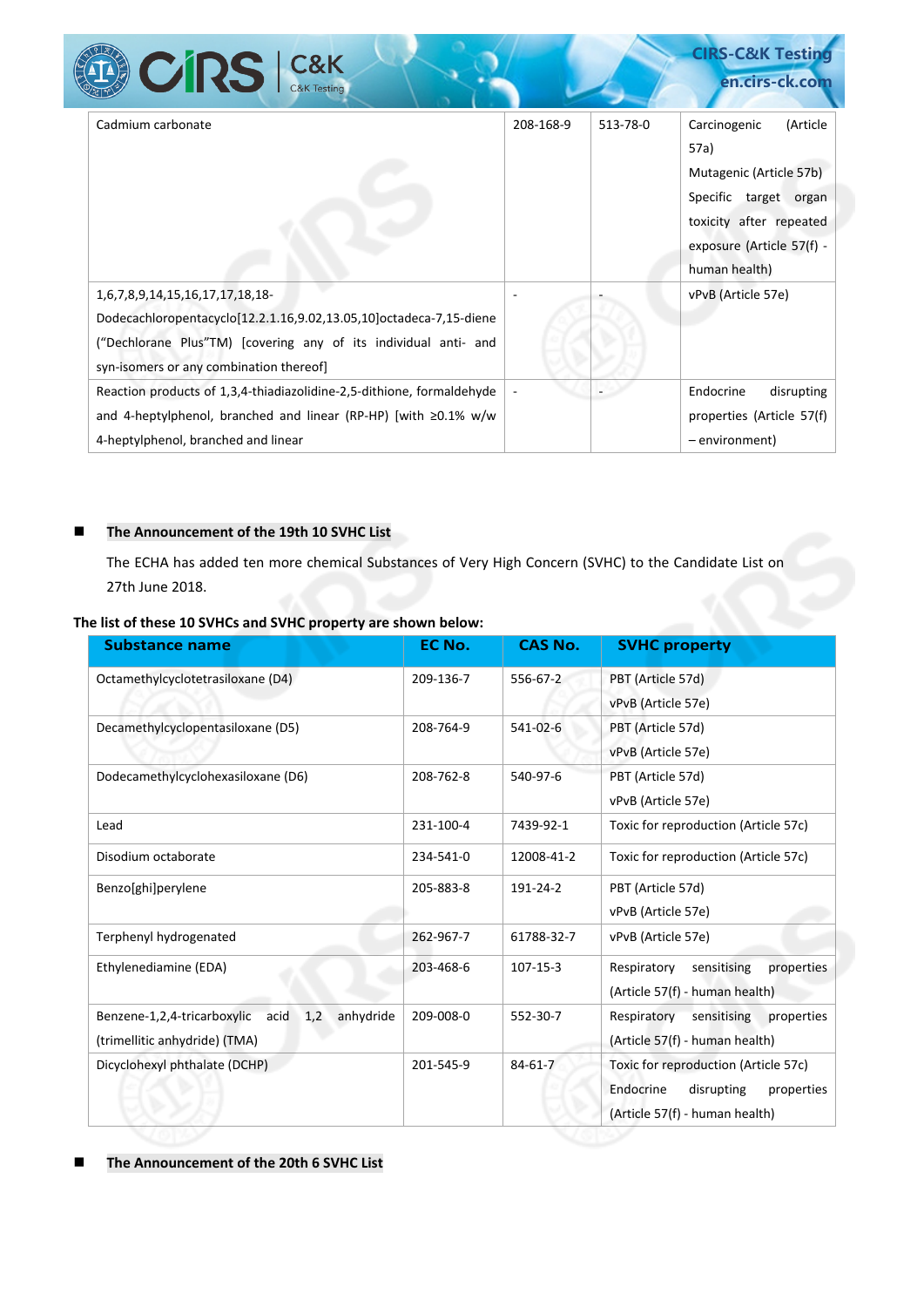The ECHA has added six more chemical Substances of Very High Concern (SVHC) to the Candidate List on 15th January 2019.

#### **The list of these six SVHCs and SVHC property are shown below:**

 $CRS$   $|$  C&K

| Substance name                                     | EC No.    | CAS No.         | <b>SVHC property</b>                 |
|----------------------------------------------------|-----------|-----------------|--------------------------------------|
| 1,7,7-trimethyl-3-(phenylmethylene)bicyclo[2.2.1]h | 239-139-9 | 15087-24-8      | Endocrine disrupting properties (Art |
| eptan-2-one                                        |           |                 | icle 57(f) - environment)            |
| 2,2-bis(4'-hydroxyphenyl)-4-methylpentane          | 401-720-1 | 6807-17-6       | Toxic for reproduction (Article 57c) |
| Benzo[k]fluoranthene                               | 205-916-6 | 207-08-9        | Carcinogenic (Article 57a)           |
|                                                    |           |                 | PBT (Article 57d)                    |
|                                                    |           |                 | vPvB (Article 57e)                   |
| <b>Fluoranthene</b>                                | 205-912-4 | 206-44-0: 93    | PBT (Article 57d)                    |
|                                                    |           | 951-69-0        | vPvB (Article 57e)                   |
| Phenanthrene                                       | 201-581-5 | $85 - 01 - 8$   | vPvB (Article 57e)                   |
| Pyrene                                             | 204-927-3 | 129-00-0;<br>17 | PBT (Article 57d)                    |
|                                                    |           | $18 - 52 - 1$   | vPvB (Article 57e)                   |

#### **The Announcement of the 21st 4 SVHC List**

The ECHA has added four more chemical Substances of Very High Concern (SVHC) to the Candidate List on 16th July 2019.

#### **The list of these four SVHCs and SVHC property are shown below:**

| Substance name                                                                                                                                                          | EC No.    | CAS No.  | <b>SVHC property</b>                                                                                                                                                                                                                              |
|-------------------------------------------------------------------------------------------------------------------------------------------------------------------------|-----------|----------|---------------------------------------------------------------------------------------------------------------------------------------------------------------------------------------------------------------------------------------------------|
| 2-methoxyethyl acetate                                                                                                                                                  | 203-772-9 | 110-49-6 | Toxic for reproduction (Article 57 (<br>c)                                                                                                                                                                                                        |
| Tris(4-nonylphenyl, branched and linear) phosphi<br>te (TNPP) with $\geq 0.1\%$ w/w of 4-nonylphenol, br<br>ched and linear (4-NP)                                      |           |          | Endocrine disrupting properties (Art<br>icle $57(f)$ – environment)                                                                                                                                                                               |
| 2,3,3,3-tetrafluoro-2-(heptafluoropropoxy) propionic<br>acid, its salts and its acyl halides (covering any<br>of their individual isomers and combinations the<br>reof) |           |          | Equivalent level of concern having<br>probable serious effects to the env<br>ironment (Article 57(f) - environme<br>nt)<br>Equivalent level of concern having<br>probable serious effects to human<br>health (Article $57(f)$ – human healt<br>h) |
| 4-tert-butylphenol                                                                                                                                                      | 202-679-0 | 98-54-4  | Endocrine disrupting properties (Art<br>icle $57(f)$ – environment)                                                                                                                                                                               |

#### **The Announcement of the 22nd 4 SVHC List**

The ECHA has added four more chemical Substances of Very High Concern (SVHC) to the Candidate List on 16th January 2020.

#### **The list of these four SVHCs and SVHC property are shown below:**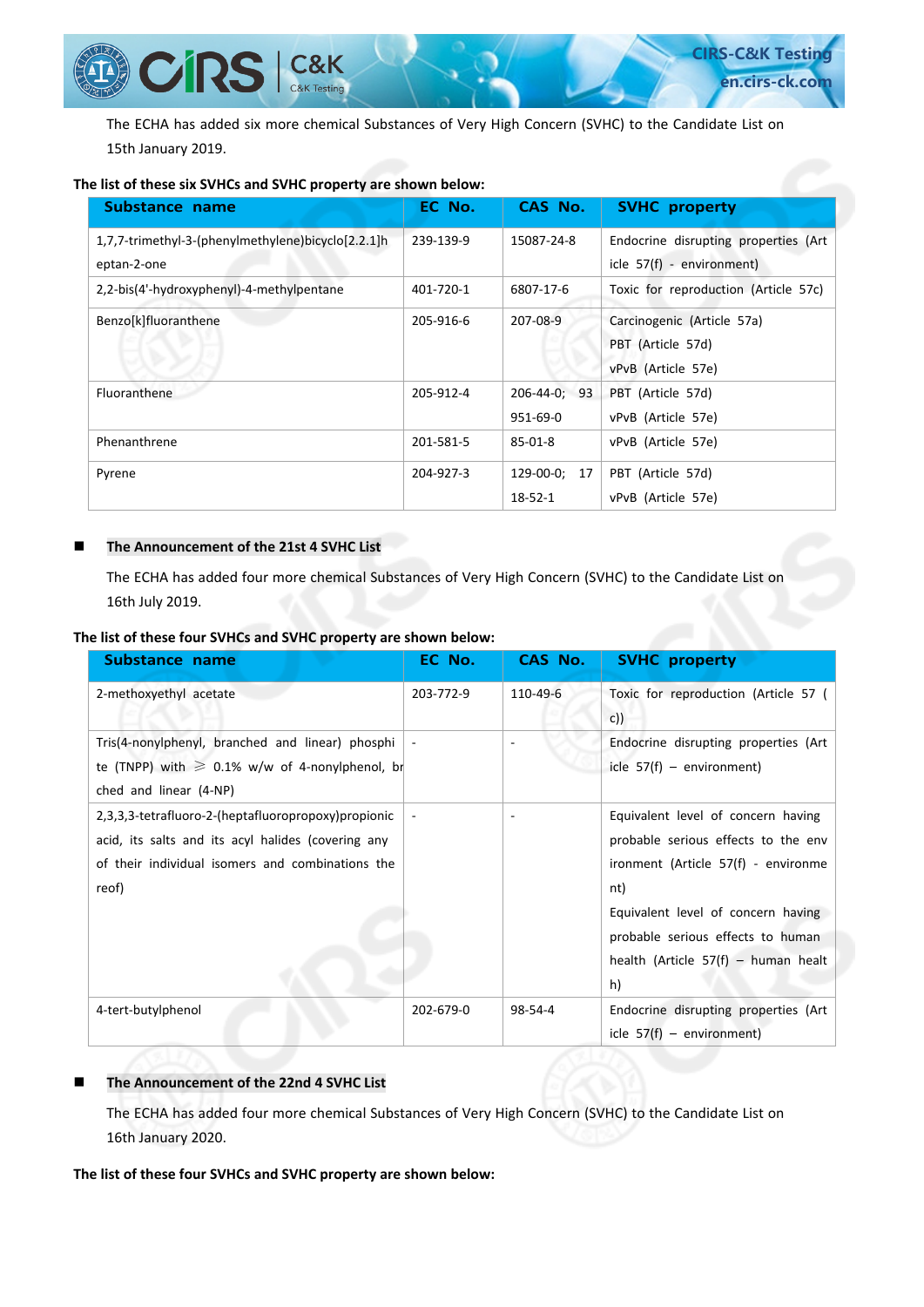| <b>DE COLLECTE CONTRACTE CONTRACTED</b>                      |           |             | en.cirs-ck.com                                                                                                                                                                                                                             |
|--------------------------------------------------------------|-----------|-------------|--------------------------------------------------------------------------------------------------------------------------------------------------------------------------------------------------------------------------------------------|
| Substance name                                               | EC No.    | CAS No.     | <b>SVHC property</b>                                                                                                                                                                                                                       |
| Perfluorobutane sulfonic acid (PFBS) and its<br>salts        |           |             | Equivalent level of concern having pr<br>obable serious effects to human hea<br>Ith (Article 57(f) - human health)<br>Equivalent level of concern having pr<br>obable serious effects to the environ<br>ment (Article 57(f) - environment) |
| Diisohexyl phthalate                                         | 276-090-2 | 71850-09-4  | Toxic for reproduction (Article 57c)                                                                                                                                                                                                       |
| 2-methyl-1-(4-methylthiophenyl)-2-morpholino<br>propan-1-one | 400-600-6 | 71868-10-5  | Toxic for reproduction (Article 57c)                                                                                                                                                                                                       |
| 2-benzyl-2-dimethylamino-4'-morpholinobutyro<br>phenone      | 404-360-3 | 119313-12-1 | Toxic for reproduction (Article 57c)                                                                                                                                                                                                       |

**CIRS-C&K Testing**

#### **The Announcement of the 23rd 4 SVHC List**

PRA

The ECHA has added four more chemical Substances of Very High Concern (SVHC) to the Candidate List on 25th June 2020.

#### **The list of these four SVHCs and SVHC property are shown below:**

| Substance name                            | EC No.    | CAS No.    | <b>SVHC</b> property                                                                 |
|-------------------------------------------|-----------|------------|--------------------------------------------------------------------------------------|
| 1-vinylimidazole                          | 214-012-0 | 1072-63-5  | Toxic for reproduction<br>(Article 57 (c))                                           |
| 2-methylimidazole                         | 211-765-7 | 693-98-1   | Toxic for reproduction<br>(Article 57 (c))                                           |
| Dibutylbis(pentane-2,4-dionato-O,O')tin   | 245-152-0 | 22673-19-4 | Toxic for reproduction<br>(Article 57 (c))                                           |
| Butyl 4-hydroxybenzoate<br>(Butylparaben) | 202-318-7 | 94-26-8    | Endocrine disrupting properties - hu<br>man health<br>(Article 57(f) – human health) |

#### **The Announcement of the 24th 2 SVHC List**

The ECHA has added two more chemical Substances of Very High Concern (SVHC) to the Candidate List on 19th January 2021.

#### **The list of these two SVHCs and SVHC property are shown below:**

| Substance name                                                                                   | EC No.    | CAS No.  | <b>SVHC</b> property                                                                          |
|--------------------------------------------------------------------------------------------------|-----------|----------|-----------------------------------------------------------------------------------------------|
| Bis(2-(2-methoxyethoxy)ethyl)ether                                                               | 205-594-7 | 143-24-8 | Solvent/extraction agent.<br>Toxic for reproduction                                           |
| Dioctyltin dilaurate, stannane, dioctyl-, bis(co<br>co acyloxy) derivs., and any other stannane, |           |          | (Article 57 (c))<br>Not registered under REACH. The m<br>ono-constituent form of the substanc |
| dioctyl-, bis(fatty acyloxy) derivs. wherein C1<br>2 is the predominant carbon number of the     |           |          | e (dioctyltin dilaurate) is used as an<br>additive in the production of plastics              |
| fatty acyloxy moiety                                                                             |           |          | and rubber tyres.                                                                             |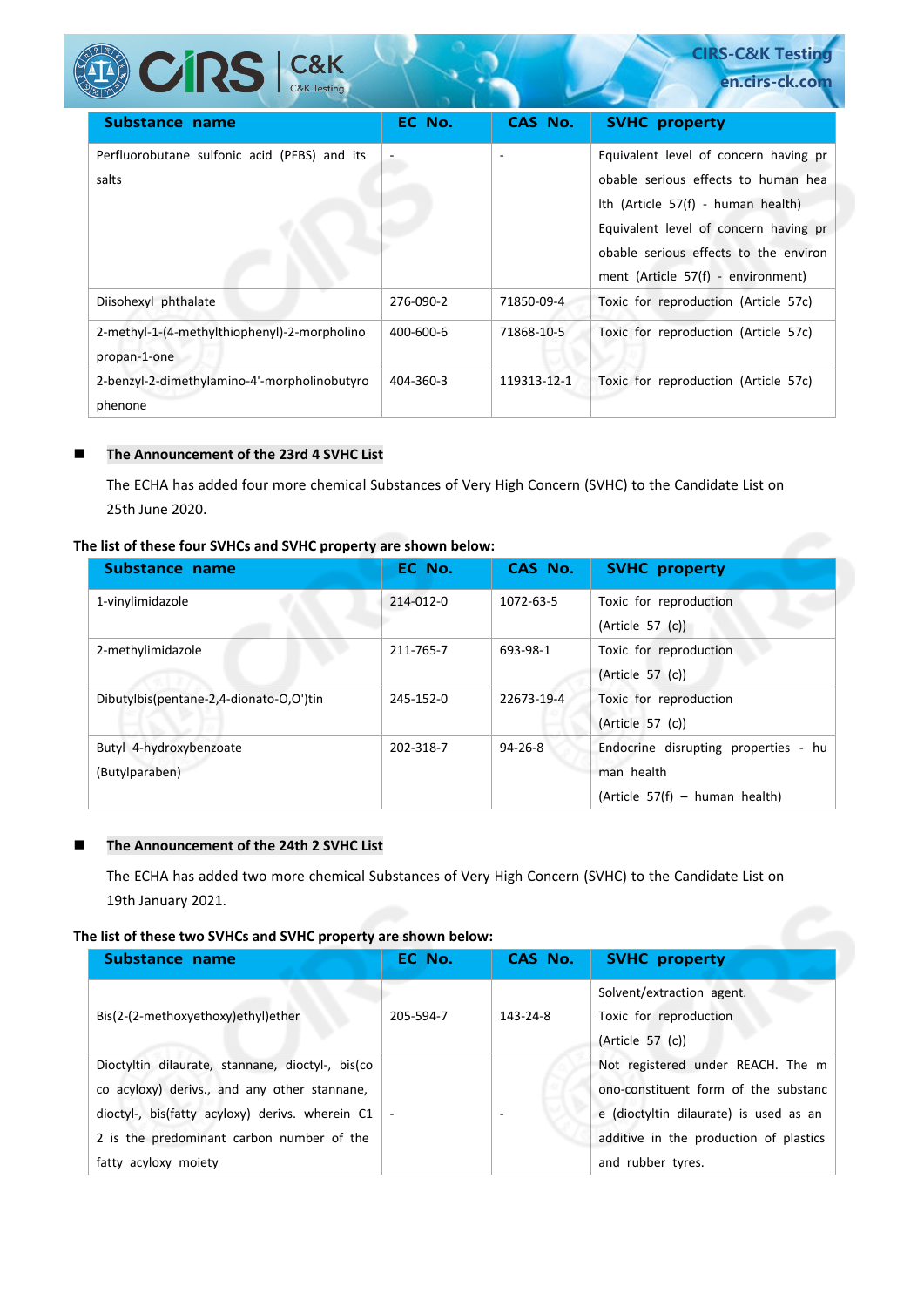

**CIRS-C&K Testing en.cirs-ck.com** 

Toxic for reproduction (Article 57 (c))

#### **The announcement of the 25th 8 SVHC List**

The ECHA has added eight more chemical Substances of Very High Concern (SVHC) to the Candidate List on 8th July 2021.

| Substance name                                                                                                                                                                               | EC No.                                | CAS No.                                 | <b>SVHC</b> property                                                                                                                                                                                                                                           |
|----------------------------------------------------------------------------------------------------------------------------------------------------------------------------------------------|---------------------------------------|-----------------------------------------|----------------------------------------------------------------------------------------------------------------------------------------------------------------------------------------------------------------------------------------------------------------|
| 2-(4-tert-butylbenzyl)propionaldehyde and its<br>individual stereoisomers                                                                                                                    |                                       |                                         | Toxic for reproduction (Article 57 c)                                                                                                                                                                                                                          |
| Orthoboric acid, sodium salt                                                                                                                                                                 | 237-560-2                             | 13840-56-7                              | Toxic for reproduction (Article 57 c)                                                                                                                                                                                                                          |
| 2,2-bis(bromomethyl)propane1,3-diol (BMP);<br>2,2-dimethylpropan-1-ol, tribromo<br>derivative/3-bromo-2,2-bis(bromomethyl)-1-pro<br>panol (TBNPA);                                           | 221-967-7,<br>253-057-0,<br>202-480-9 | 3296-90-0,<br>36483-57-5,<br>1522-92-5, | Carcinogenic (Article 57 a)                                                                                                                                                                                                                                    |
| 2,3-dibromo-1-propanol (2,3-DBPA)                                                                                                                                                            |                                       | $96 - 13 - 9$                           |                                                                                                                                                                                                                                                                |
| Glutaral                                                                                                                                                                                     | 203-856-5                             | 111-30-8                                | Respiratory sensitising properties<br>(Article 57f - human health)                                                                                                                                                                                             |
| Medium-chain chlorinated paraffins (MCCP)<br>(UVCB substances consisting of more than or<br>equal to 80% linear chloroalkanes with carbon<br>chain lengths within the range from C14 to C17) |                                       |                                         | PBT (Article 57d)<br>vPvB (Article 57e)                                                                                                                                                                                                                        |
| Phenol, alkylation products (mainly in para<br>position) with C12-rich branched alkyl chains<br>from oligomerisation, covering any individual<br>isomers and/ or combinations thereof (PDDP) |                                       |                                         | Toxic for reproduction (Article 57c)<br>Endocrine disrupting properties (Article<br>57f - human health and environment)                                                                                                                                        |
| 1,4-dioxane                                                                                                                                                                                  | 204-661-8                             | 123-91-1                                | Carcinogenic (Article 57a)<br>Equivalent level of concern having<br>probable serious effects to the<br>environment (Article 57f -environment)<br>Equivalent level of concern having<br>probable serious effects to human<br>health (Article 57f -human health) |